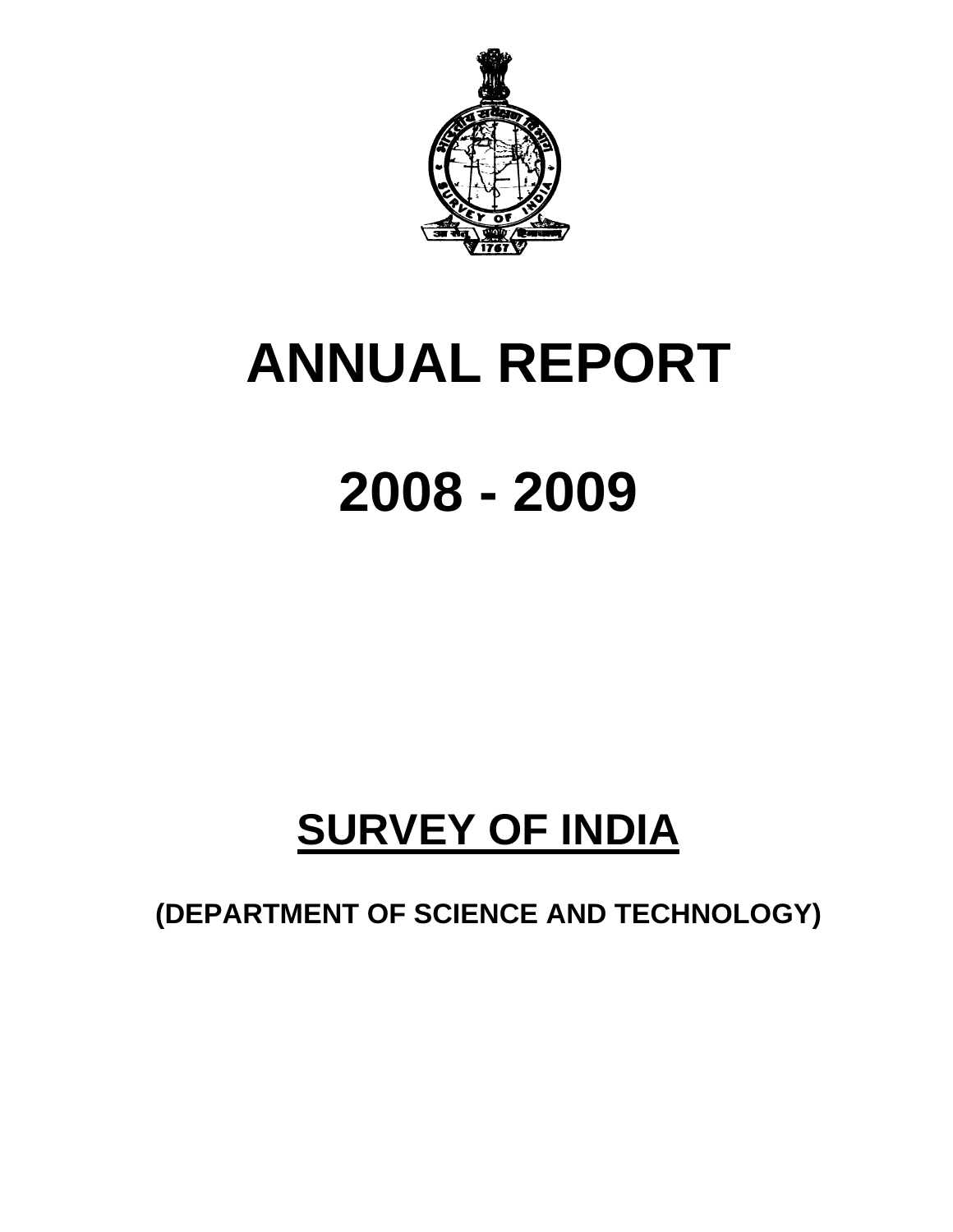# **CONTENTS**

|                                                                                                                   |          | Page           |
|-------------------------------------------------------------------------------------------------------------------|----------|----------------|
| Highlights                                                                                                        | .        | $\overline{2}$ |
| The Organization & Locations of Geo-Spatial Data Centers<br><b>Specialized Directorates &amp; Printing Groups</b> |          | 4              |
| The Charter of duties                                                                                             |          | 5              |
| Personnel / The Budget                                                                                            |          | 6,7            |
| <b>The Activities</b>                                                                                             |          | 7              |
| Geodetic & Geophysical                                                                                            |          | $\overline{7}$ |
| <b>Special Surveys</b>                                                                                            |          | 9              |
| Aerial Photography                                                                                                | .        | 10             |
| Digital Cartography                                                                                               |          | 10             |
| Topographical surveys & mapping                                                                                   |          | 15             |
| International boundaries                                                                                          | .        | 15             |
| <b>Scientific Activities</b>                                                                                      |          | 16, 17         |
| <b>Collaborative Scientific Activities</b>                                                                        |          | 17             |
| Research & development                                                                                            |          | 18             |
| Participation in Indian Scientific Expedition to Antarctica                                                       |          | 18             |
| Printing                                                                                                          |          | 18, 19         |
| <b>Map Sales</b>                                                                                                  | .        | 19             |
| Training                                                                                                          |          | 19             |
| Publications                                                                                                      | .        | 19             |
| Conferences/ seminars/ meetings                                                                                   |          | 19, 20         |
| <b>Technical Papers</b>                                                                                           |          | 22             |
| Foreign Visits/ study tours/ deputation                                                                           |          | 22             |
| Visit to SOI Offices                                                                                              |          | 23             |
| Cultural and educational activities                                                                               | .        | 24             |
| Development surveys                                                                                               |          | 25             |
| Courses run & officers trained                                                                                    |          | 26             |
| Use of Hindi in official work                                                                                     | .        | 28             |
| SCs, STs, OBCs & Persons with disabilities                                                                        | $\cdots$ | 31             |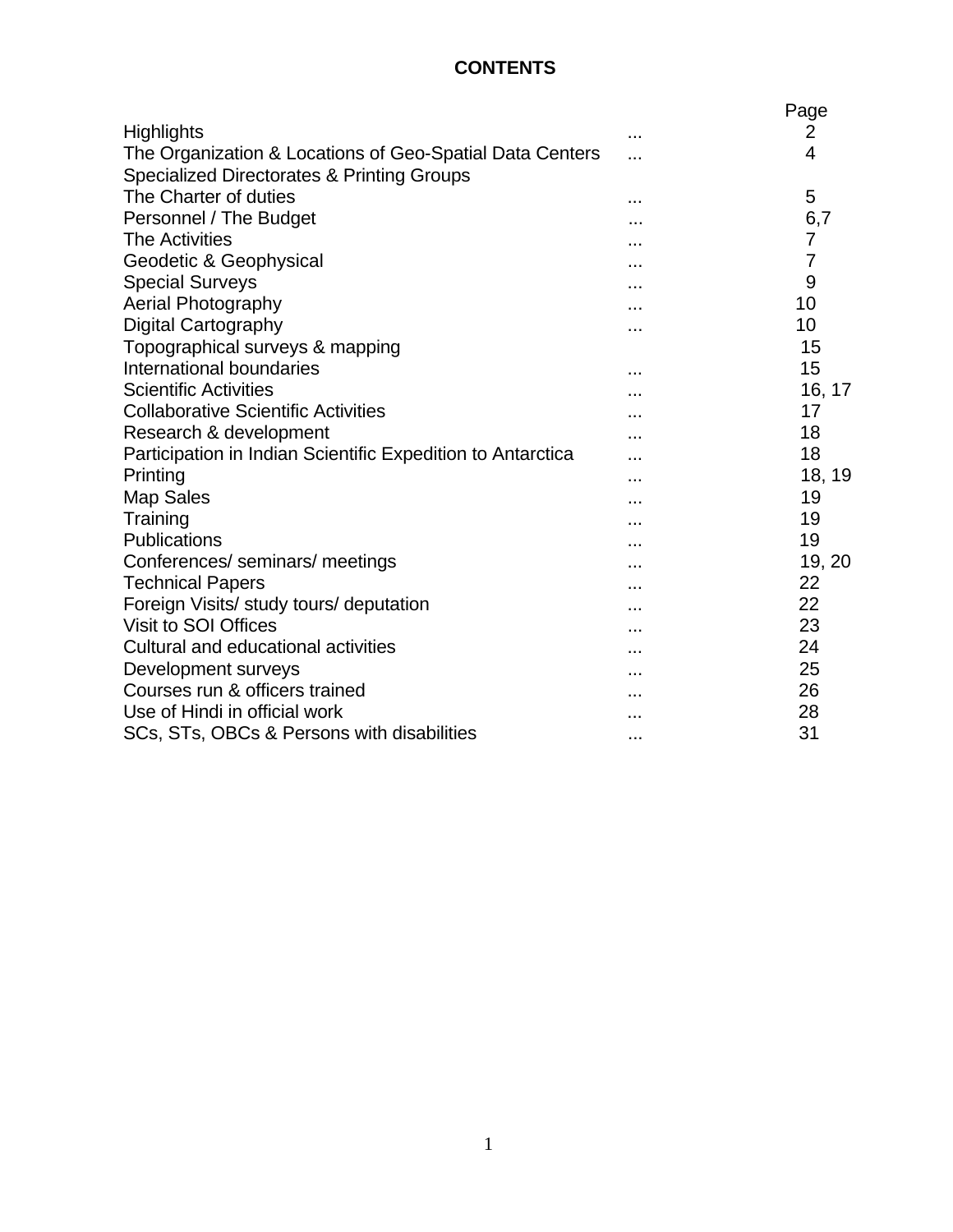# **HIGHLIGHTS**

Survey of India, under the Department of Science & Technology, Govt. of India, has been engaged in production and maintenance of various types of topographical, geographical and many other public series maps on various scales covering India, for the defence and development of the nation. Besides, being grouped under 'Scientific Surveys' the Govt. of India business rule, it has also been called upon extensively to deploy its expertise in the field of geodetic and geophysical surveys, study of seismocity and seismotectonics, environmental and disaster management, participation in Indian scientific expeditions to Antarctica, glaciology programmes and other projects related to digital cartography and digital Photogrammetry etc. to provide basic data for Science & Technology requirements. Highlights of activities during the year are as under:

# **TOPOGRAPHICAL MAPPING STATUS**

Maps on the 1:250,000 and 1:50,000 scales covering the entire country have been published. Revision surveys for updating these maps are done at regular interval in phased manner.

Survey on the scale of 1:25,000 is in progress on need basis. 10175 maps have been printed off till 31<sup>st</sup> March, 2009.

Survey of India has also taken up the tasks of producing new series of maps (Open Series Maps & Defence Series Maps) based on WGS-84 datum.

# **AERIAL PHOTOGRAPHY**

Whole of the country is covered with aerial photography. Special emulsion photography on various scales were undertaken as and when required.

#### **DISTRICT PLANNING MAPS**

The status of District Planning Maps being published by Survey of India is as under:

| Total Maps under the jurisdiction of Survey of India | $\cdots$ | 256 |
|------------------------------------------------------|----------|-----|
| Maps printed                                         |          | 252 |
| Maps under printing/ processing                      |          | 04  |
| Maps yet to be taken up                              |          |     |

# **POLITICAL MAP OF INDIA IN REGIONAL LANGUAGES**

Publication of the POLITICAL MAP OF INDIA in regional Indian languages is continued. Maps in Bengali, Gujarati, Kannad, Kashmiri, Malayalam, Marathi, Oriya, Punjabi, Tamil, Telugu and Sanskrit have been published. Map in Sindhi is under preparation.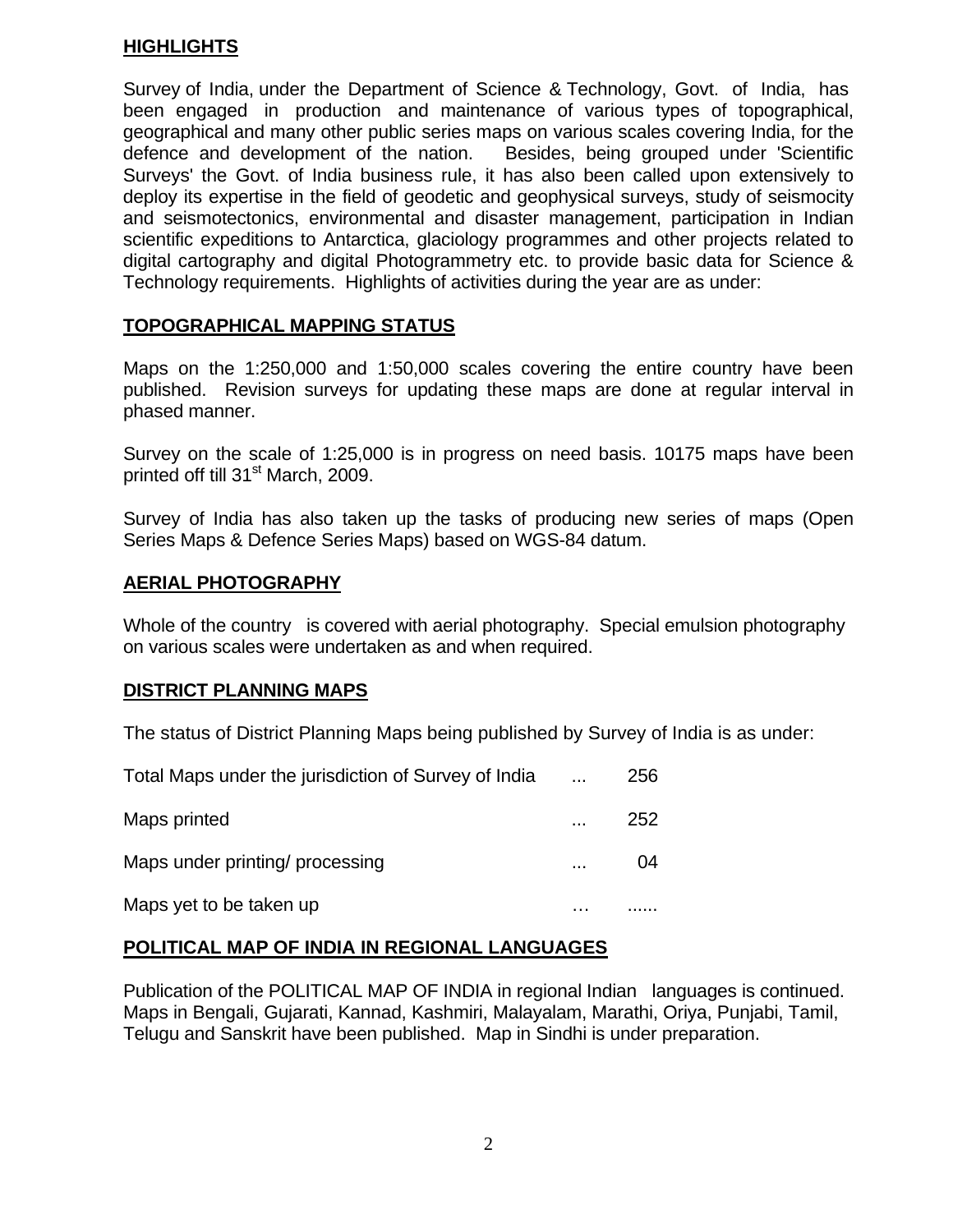## **DIGITAL CARTOGRAPHY**

 The digital techniques in cartography and use of Digital Cartographic Data Base (DCDB) for bringing out updated maps were initiated in SOI in early eighties. Maps on 1:250,000 scales covering the entire country have been digitized and updation of these maps is in progress. Digitization of 1:50,000 and 1:25,000 scale maps are in progress. 5060 sheets on 1:50,000 scale and 4965 sheets on 1:25,000 scale have been digitized till date.

#### **INTERNATIONAL BOUNDARIES**

 Strip surveys, demarcation and construction of boundary pillars on international boundary between India-Pakistan, India-Bhutan, India-Myanmar, India-Bangladesh, India-Nepal and India-China are continued.

#### **GEODETIC AND GEOPHYSICAL SURVEYS**

 Geodetic and allied geophysical surveys viz; upgradation and densification of geodetic plan and height control; densification and revision of gravity, geomagnetic, astronomical surveys; tidal observations and prediction of tides for navigational activities, precise surveys for tunnel alignments, crustal movement and dam deformation studies, repetitive geodetic measurements and analysis of result for the study of seismocity and seismotectonic in earthquake prone areas were carried out in various parts of the country.

# **SURVEYS FOR DEVELOPMENTAL PROJECTS**

 Large scale surveys and mapping on various scales for National Developmental Projects are continued/ undertaken.

#### **TRAINING**

530 officers including 24 foreign nationals from Bhutan and 05 foreign nationals from Oman attended various courses at the Survey Training Institute, Hyderabad.

#### **PRINTING**

Printing of Topographical Maps, Geographical Maps, Special Purpose Maps, Project Maps, Tourist / Guide Maps and IAF Maps & Charts etc. was continued. 1173 maps were printed during the year.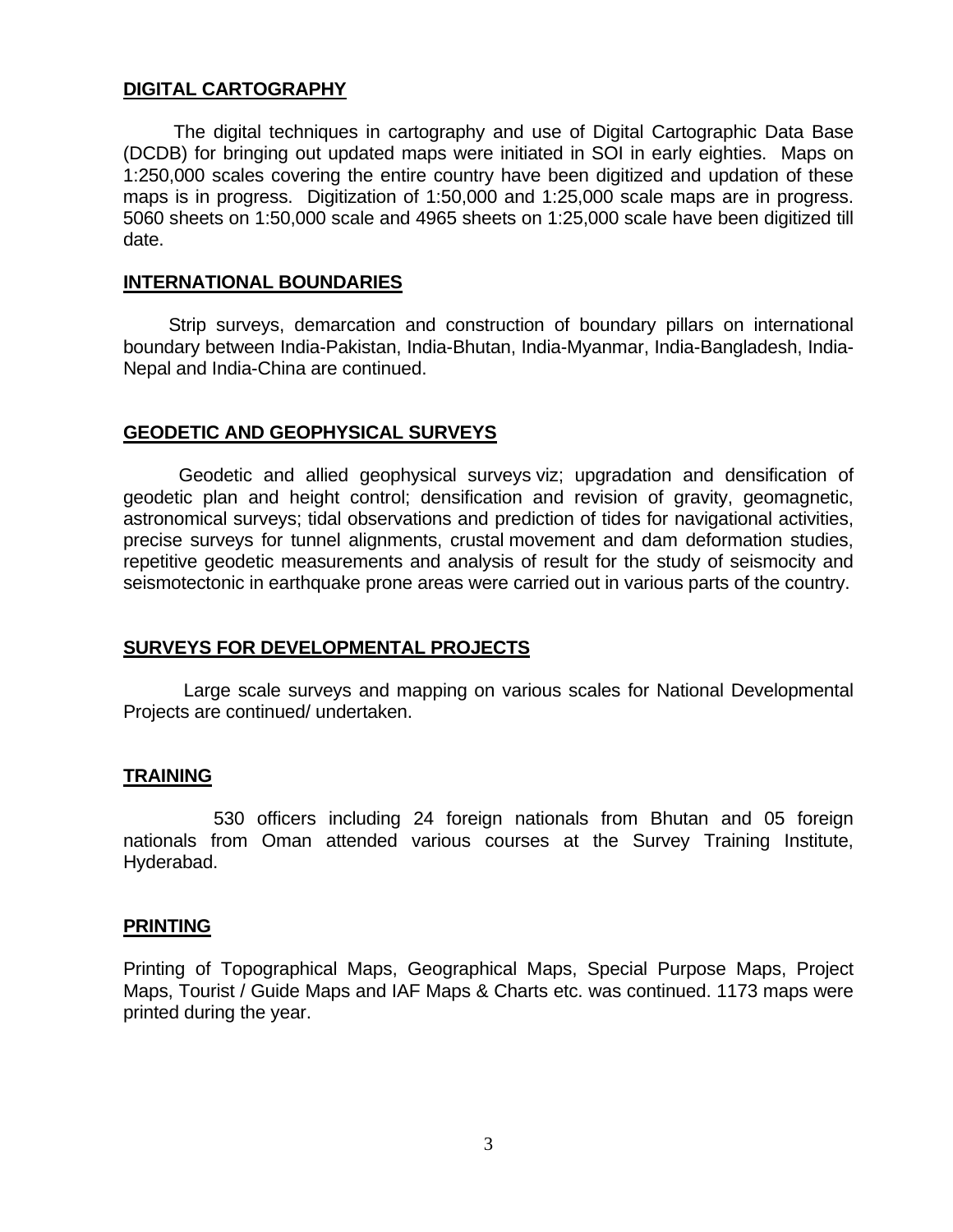# **THE ORGANISATION**

 Survey of India has been restructured w.e.f. 01.01.2004 to meet the Spatial Data Demands of Users in different states. Now Survey of India has its offices in almost all of the State Capitals of India named as Geo-spatial Data Centres. The Headquarters of Survey of India remains at Dehra Dun. The following chart depicts the entire structure of Survey of India.

Locations of various Surveys of India's GDCs, Special Directorates, and Printing Groups are as under:

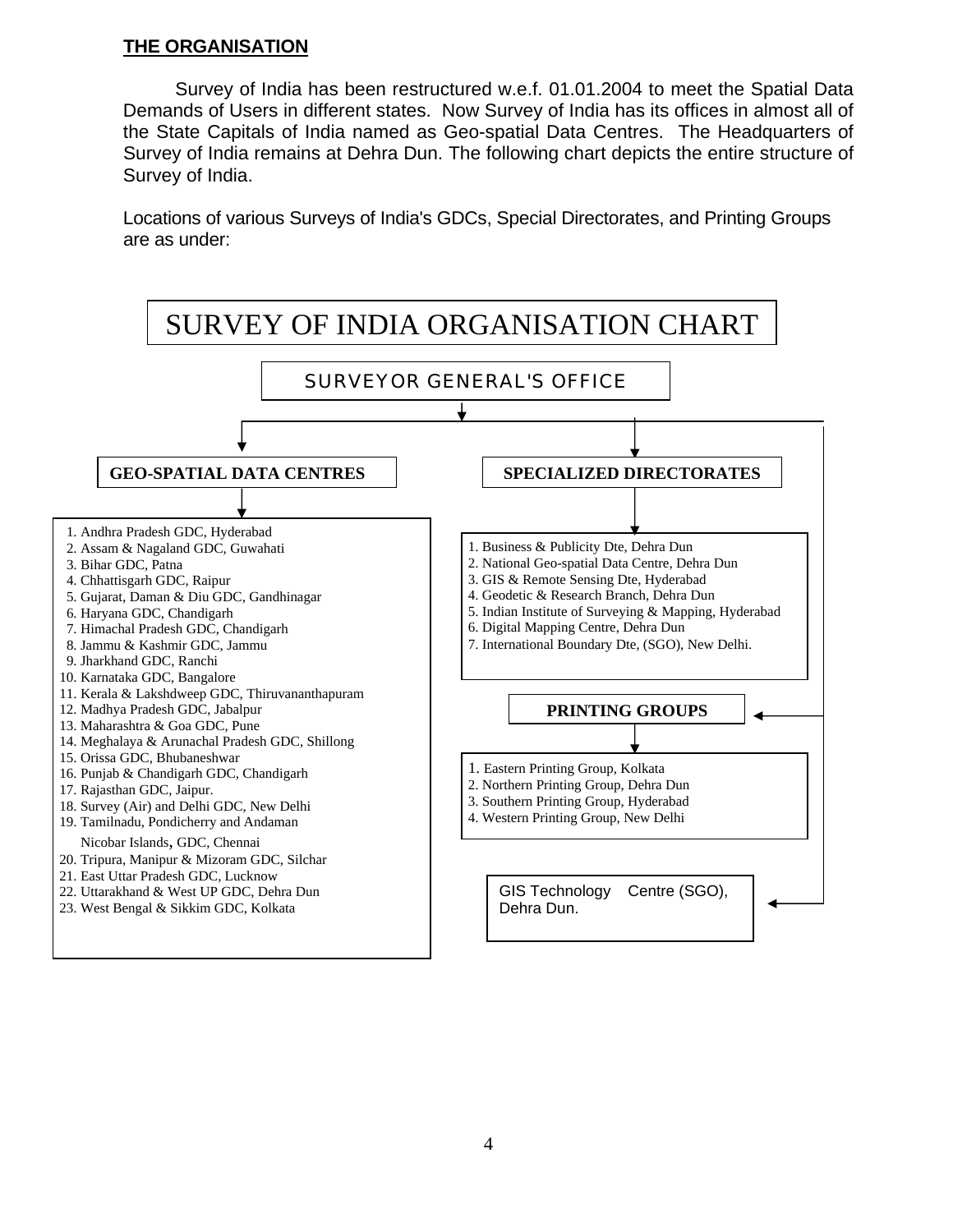# **THE CHARTER OF DUTIES**

The charter of duties and responsibilities of the Survey of India (SOI) are enumerated below:

- (a) Provision and maintenance of geodetic plan and height control network and provision and maintenance of gravimetric and geomagnetic control network.
- (b) Provision of topographical cover in surveying and mapping for the entire country to meet the national requirements, including those of defence forces.
- (c) Collection of tidal data along the coast line and islands and tidal predictions for 44 ports in the Indian Ocean, Arabian Sea and the Bay of Bengal including ports in Myanmar, Iran, Sri Lanka and Sultanate of Oman in the interest of good neighbourly relations.
- (d) Compilation/mapping and production of geographical maps e.g. Railway Map, Road Map, Political Map, Physical Map etc.
- (e) Preparation of the International Map of the World (IMW) series and the World Aeronautical Charts (WAC) series as a commitment to the International Civil Aviation Organization (ICAO).
- (f) Surveys for development projects, e.g., power and irrigation, mineral exploration, urban and rural development etc.
- (g) Surveying and mapping of forest areas, large cities and preparation of guide maps of cities/ towns/ places of interest.
- (h) Surveying and mapping of Cantonments, surveying and mapping for aeronautical maps/ charts for the IAF.
- (i) Standardization of geographical names based on phonetics and participation in the international body set-up by the United Nations for this purpose.
- (j) Demarcation of the external boundary of India, its correct depiction on maps published within the country. Also advising the Government of India on the demarcation of inter-state boundaries.
- (k) Training of officers and staff of the department, trainees from other central and state government departments and trainees from foreign countries.

.

- (l) Promotion of Research & Developmental activities in the field of geodesy, photogrammetry, cartography and printing techniques etc.
- (m) Introduction of modern technology in the related fields and indigenization of equipment as an aid to import substitution. This includes development of instruments/ materials indigenously to increase self-reliance and reduce the drain on the foreign exchange reserves.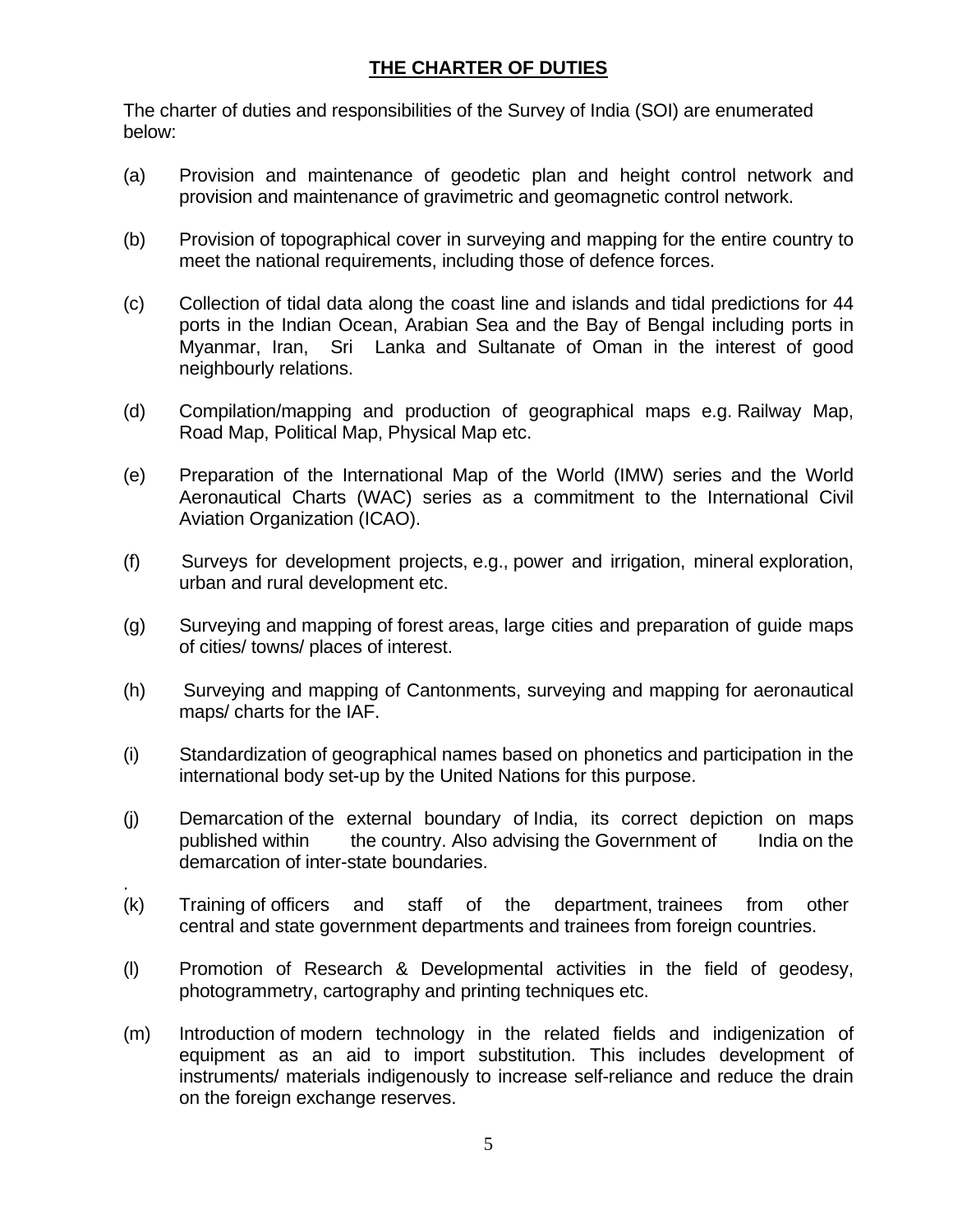- (n) Co-ordination and control in providing aerial photographic cover for the whole country.
- (o) Collaboration with training organizations, educational institutions and scientific bodies on specific projects to promote research and developmental activities.
- (p) Representation at various international and national conferences to promote the growth of surveying and cartography and to introduce the state-of-the-art technology for optimum results.
- (q) Support to Third World countries e.g., Nigeria, Afghanistan, Kenya, Iraq, Nepal, Sri Lanka, Zimbabwe, Indonesia, Bhutan, Myanmar and Mauritius etc. by providing technical know-how and expertise invarious disciplines of surveying and survey education.

Besides above activities, the Surveyor General of India is associated with the under mentioned Expert Groups/ Committees.

- (i) Member of Executive Board of the Permanent Committee on GIS Infrastructure for Asia and the Pacific (PCGIAP) under the auspice of the United Nations Regional Cartographic Congress (UNRCC).
- (ii) Chairman of Standing Committee on Cartography and Mapping under NNRMS Programme, constituted by the Planning Commission.
- (iii) Member of Management of Geological Survey of India.
- (iv) Member of Governing Body of Wadia Institute of Himalayan Geology.

The Surveyor General of India acts as an adviser to various ministries of the Government of India on all surveying and cartographic matters. Survey of India also renders advice on the specifications of surveys and furnishes necessary data/ maps to various central and state government departments for development, planning and defence applications.

#### **PERSONNEL**

| Groups                   | <b>Technical</b>              | Non-Technical | Total |
|--------------------------|-------------------------------|---------------|-------|
| Group `A'                | 168                           | 12            | 180   |
|                          | (including Military Officers) |               |       |
| Group `B'                | 406                           | 48            | 454   |
| Group `C' Div.I          | 898                           | 12            | 910   |
| Group `C' Div.II         | 1,584                         | 64            | 1,648 |
| <b>Ministerial Estt.</b> |                               | 844           | 844   |
| Group `D' Estt           |                               | 3,103         | 3,103 |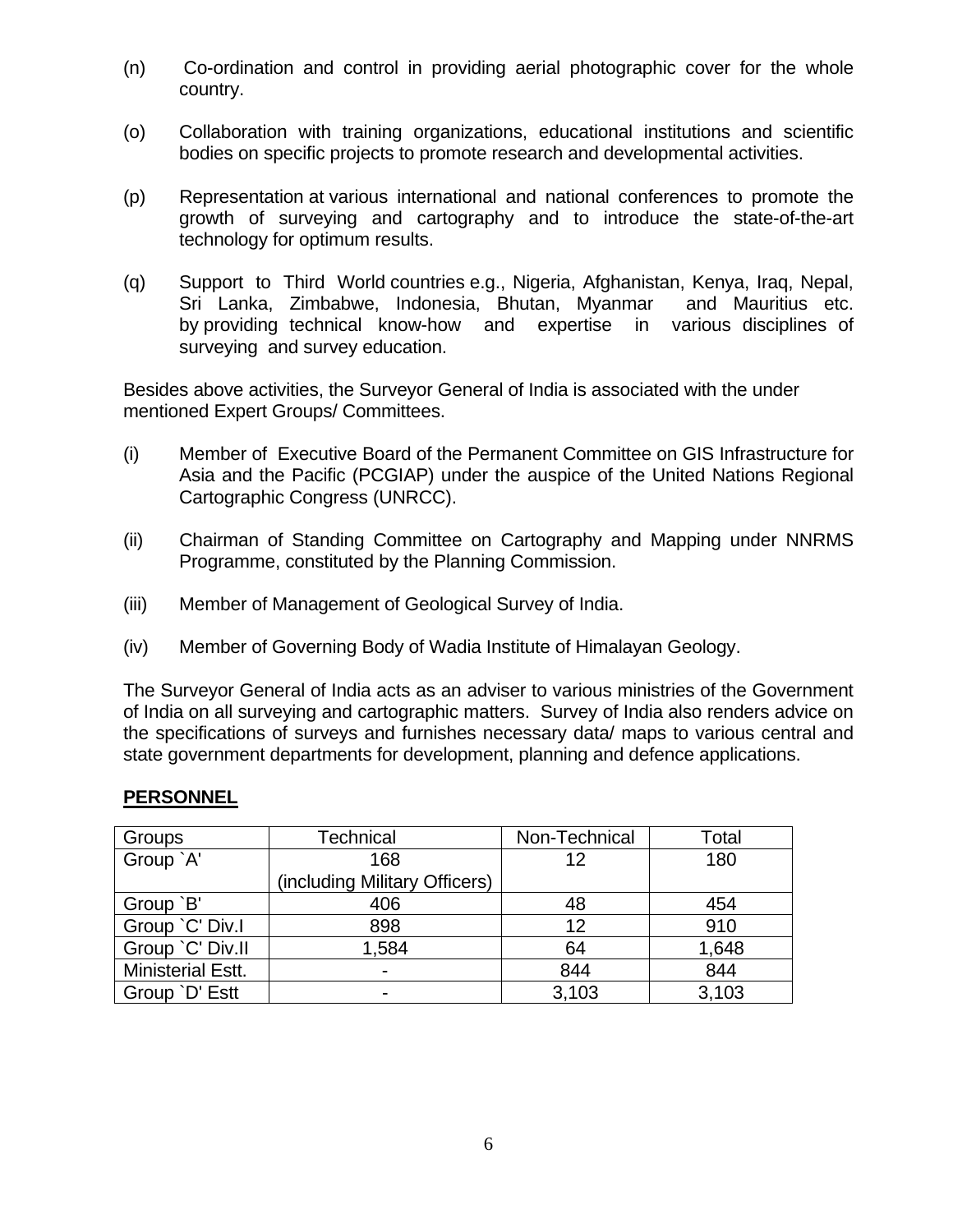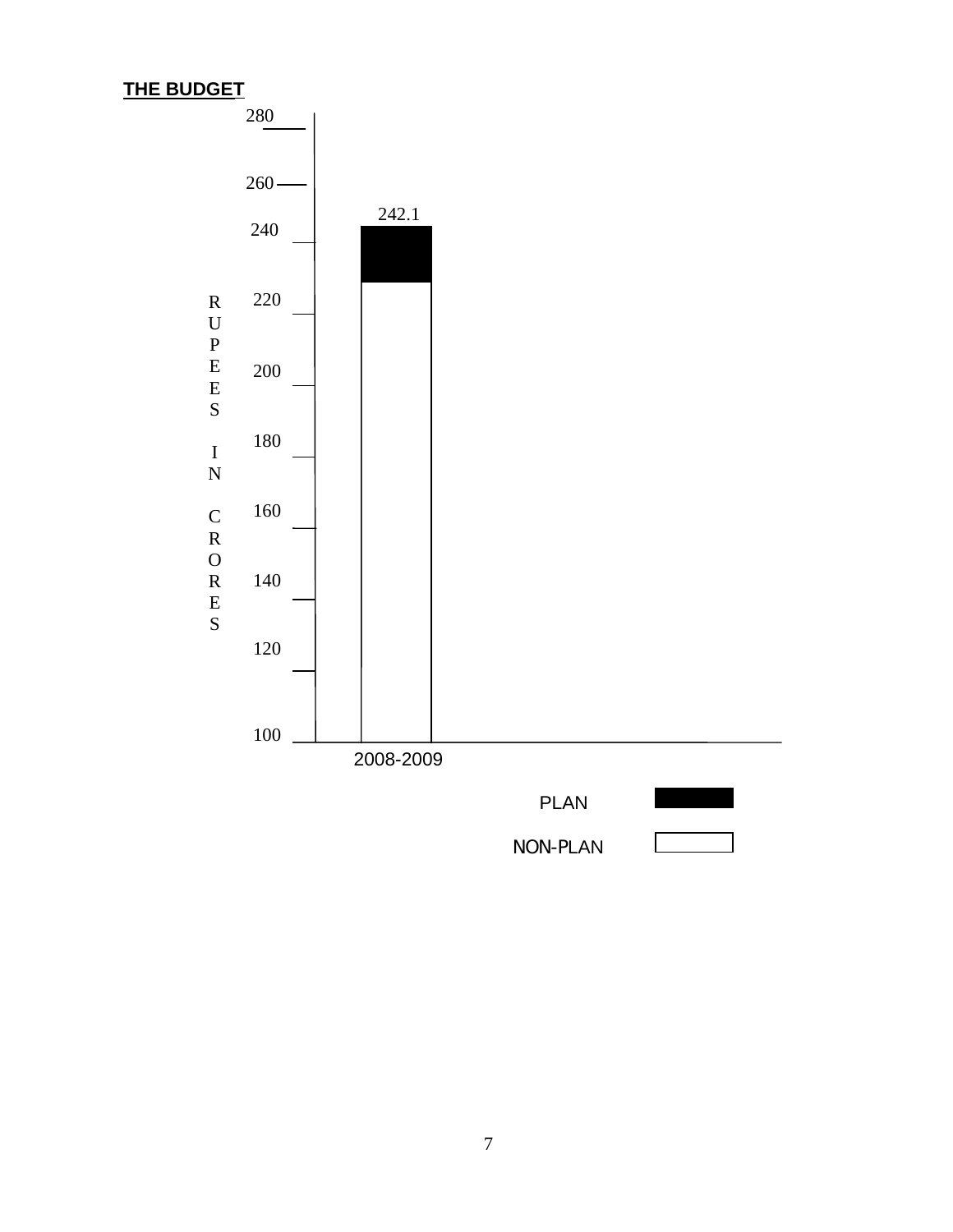# **THE ACTIVITIES**

The main activities of the department have been as under:

# **GEODETIC AND GEOPHYSICAL**

# **Geodetic Control**

The following tasks were carried out against the projected targets for densification of the geodetic & vertical control, adjustment of second level-net and providing precise planimetric & vertical control for various developmental projects:

| a) | <b>GPS Observations for GCP Library</b>                          | 41<br>174 | <b>Stations for Phase I</b><br><b>Stations for Phase II</b> |
|----|------------------------------------------------------------------|-----------|-------------------------------------------------------------|
| b) | High Precision Levelling for Redefinition<br>Οf                  | 2668      | Lin km                                                      |
|    | Indian Vertical datum                                            |           |                                                             |
| c) | <b>Precision Levelling for Project Surveys</b>                   | 134.4     | Lin km                                                      |
| d) | <b>EDM Traverse</b>                                              | 46        | Lin km                                                      |
| e) | <b>Gravity observation</b>                                       | 864       | <b>Stations</b>                                             |
| f  | Geomagnetic repeat observations                                  | 42        | <b>Stations</b>                                             |
| g) | Maintenance / Inspection / Installation of<br><b>Tide Gauges</b> | 39        | Ports                                                       |
| H) | Secondary Levelling for Ports                                    | 58        | Lin km (09 Ports)                                           |

# **Geophysical**

Continuous Geomagnetic observations of Horizontal Force (H.F.), Vertical Force (V.F.), Declination (D) and their absolute Measurement in order to control the baseline values, throughout the year by Digital Magnetic Instrument installed in Digital Magnetic Observatory Sabhawala, Dehra Dun.

# **Geomagnetic**

Geomagnetic observations were carried out on 42 repeat stations to analyse Horizontal Force (HF), Vertical Force (VF) and declination (D) in Gujarat, Maharastra, Madhya Pradesh, Rajasthan, Goa, Kerala and Karnataka.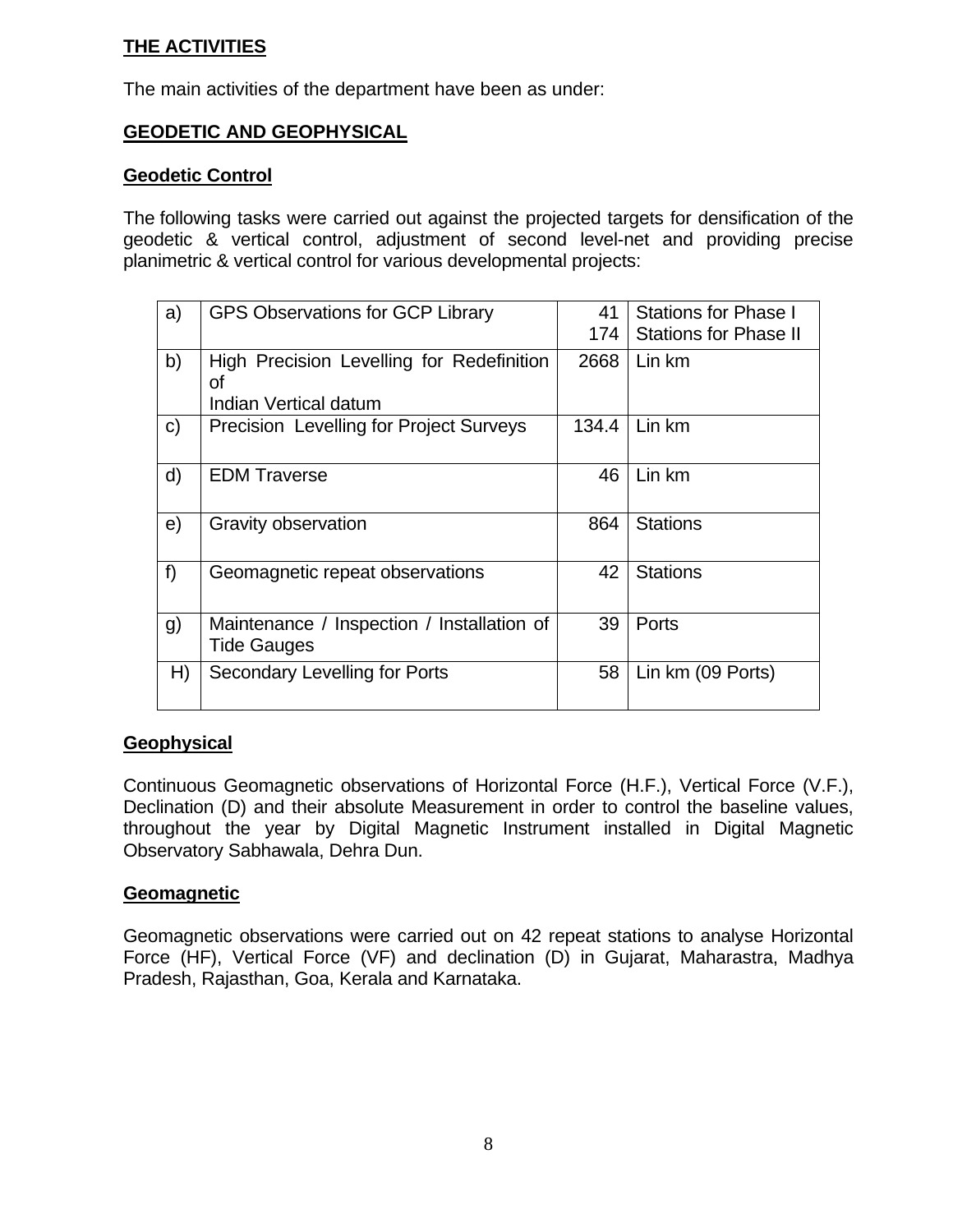# **Tidal Works**

Work on modernization and expansion of Indian tide gauge network along the Indian Coast and Islands.

Real time GPS and Tidal data transmission from remote locations through VSAT network as a part of modernization of Indian Tide Gauge network has been undertaken.

 Installation and Maintenance of tidal gauges and data acquisition from the various tidal observatories located along the sea coast of India and offshore islands.

Tidal data processing, analysis and tidal predictions for the year 2009-2010 and its publication in the form of Indian Tide Table-2009 and Hugli river Tide table-2009.

# **SPECIAL SURVEYS**

Planimetric and height control for tunnel alignments, crustal movement studies for the following developmental projects as listed below:

# **Arunachal Pradesh:**

Tawang Basin H.E. Project Large Scale Mapping of Ittanagar Project

## **Bhutan:**

Punatsangchhu HE Project Stage II

# **Gujarat:**

Kalpasar Project

#### **Himachal Pradesh:**

Koldam HE Project Soan Flood Protection Project Renuka Dam HE Project Rampur HE Project Kasang HE Project Kuddu HE Project

# **Karnataka:**

Nirmala Nagar Project

# **Meghalaya:**

Tura & Barapani Airport Project NUIS Project – Tura

#### **Punjab:**

Ranjit Sagar Dam Project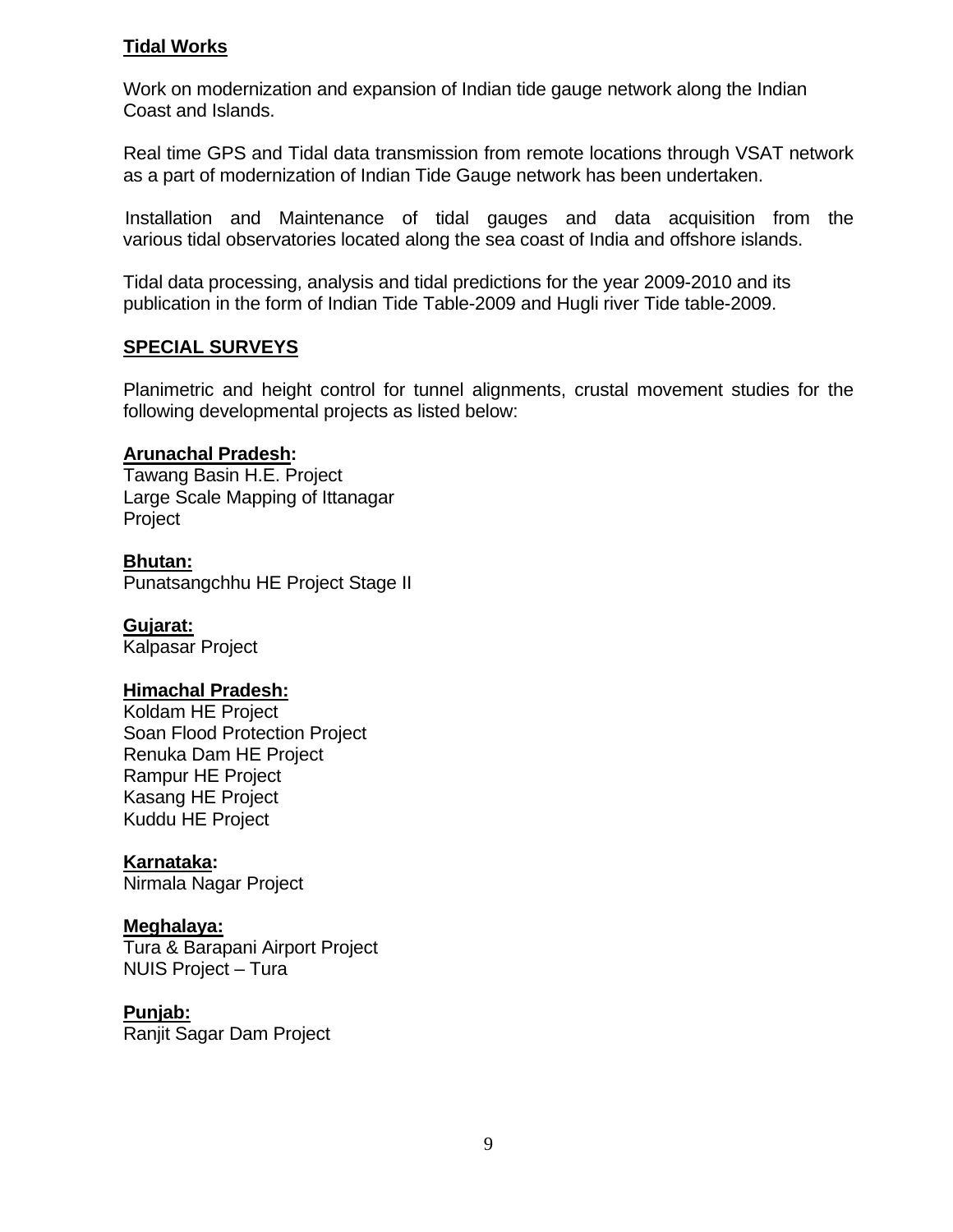# **Uttar Pradesh:**

Rihand Dam Deformation Studies Project Indrapuri Reservoir Project

# **Uttarakhand:**

Koteshwar HE Project Lohari-Nag-Pala HE Project Jamrani Dam H.E Project Tehri Dam HE Project

# **AERIAL PHOTOGRAPHY**

Aerial photography completed during the year in the various parts of the country has been as under:

| <b>Scale</b> |               | <b>Area</b> | covered |
|--------------|---------------|-------------|---------|
| 1:8,000      | $\cdot$ .<br> | 1,669       | Sq Km   |
| 1:10,000     | $\cdot$ .<br> | 12,441      | Sq Km   |
| 1:15,000     | $\cdot$ .<br> | 1,125       | Sq Km   |
| 1:40,000     | . .           | 7,651       | Sq Km   |

# **DIGITAL CARTOGRAPHY**

The activities of National Geo-spatial Data Centre, Dehra Dun, GIS & Remote Sensing Directorate, Hyderabad, GIS Technology Centre, Surveyor General's Office (SGO), Dehra Dun and Digitization Cells under various Geo-Spatial Data Centre during the year are enumerated below:

(i) Digitization and Creation of Digital Cartographic Data Base (DCDB)

# **Departmental**

Digitization and creation of Cartographic Data Base on 1:250,000 scale has been completed and updation of these sheets is in progress.

Digitization and creation of Cartographic Data Base on 1:50,000 scale has been completed.

Digitization and creation of Digital Cartographic Data Base of OSM /DSM map sheets on 1:50,000 scales has been completed as under: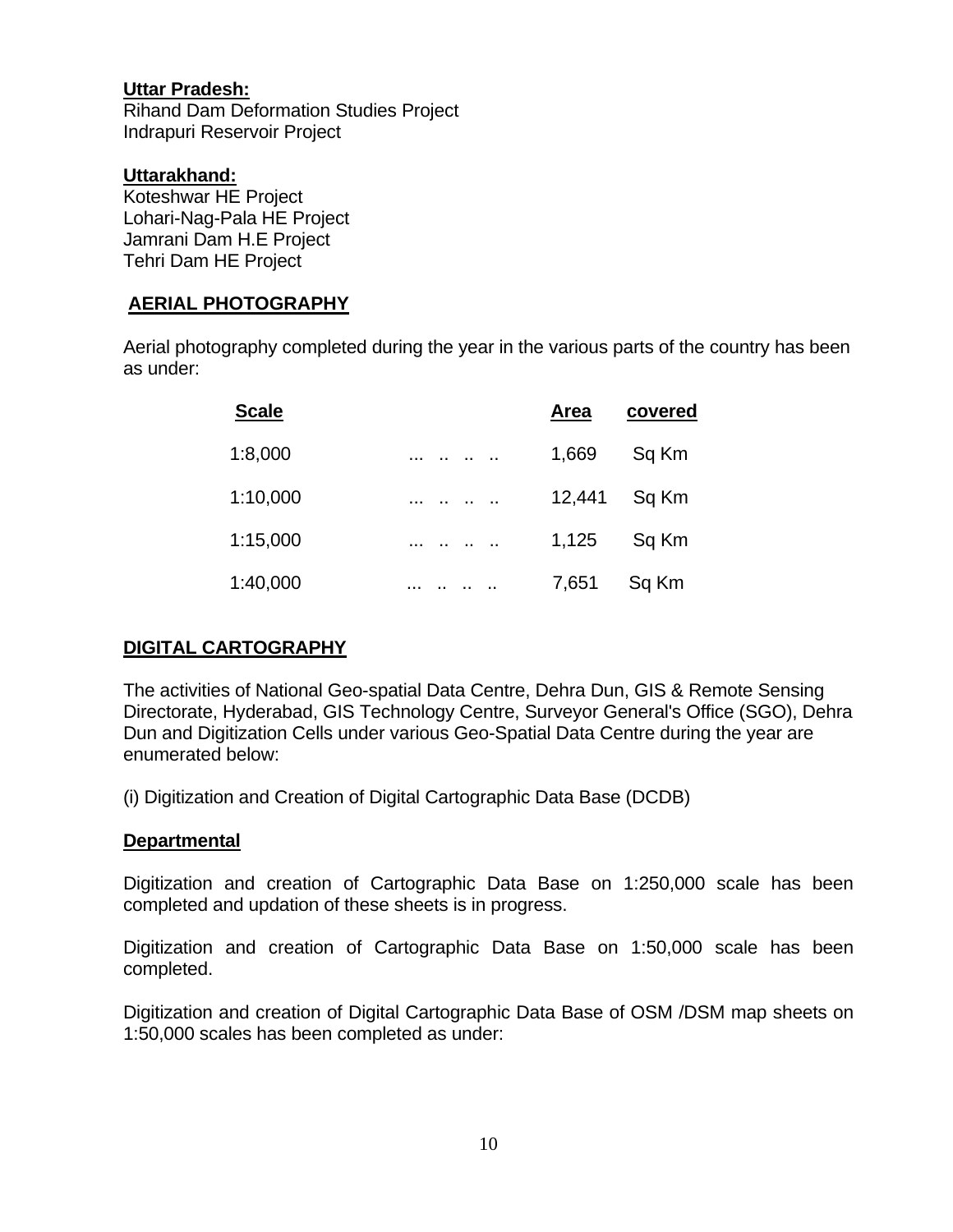# **Progress of OSM Sheets:**

| Total<br><b>Sheets</b><br>Pertain- | <b>Status</b><br>οf<br>for-<br><b>DTDB</b> | Trans<br>mation |             | Submission of<br>Digital Data<br>for Scrutiny |              | No. of<br>Sheet<br>s<br>Patter | Submitt<br>ed to<br>M/S<br>Rolta |      | Total<br>Patterning |                      | Print-<br>ed |
|------------------------------------|--------------------------------------------|-----------------|-------------|-----------------------------------------------|--------------|--------------------------------|----------------------------------|------|---------------------|----------------------|--------------|
| ing to<br><b>GDC</b>               |                                            |                 | <b>NGDC</b> | <b>GIS</b><br>&<br>Rs                         | Acce<br>pted | ned<br>by<br><b>GDCs</b>       | for<br>Patterin<br>g             |      |                     | for<br>print-<br>ing |              |
| 5060                               | 4056                                       | 3930            | 1533        | 2252                                          | 1799         | 1234                           | 1694                             | 1272 |                     | 366                  | 242          |

# **Progress of DSM Sheets:**

| <b>Total Sheets</b> | Transformation | Patterning | Submitted to NPG<br>For Scrutiny |                            | ADGMS (GSGS)       | Printing                        |               |                    |
|---------------------|----------------|------------|----------------------------------|----------------------------|--------------------|---------------------------------|---------------|--------------------|
|                     |                |            | Total<br>up to<br>date           | Data<br>accepted<br>By NPG | Sheet<br>Submitted | <b>Blue</b><br>Indent<br>issued | Submitt<br>ed | Print<br>ed<br>off |
| 5060                | 2761           | 1371       | 936                              | 505                        | 327                | 250                             | 168           | 98                 |

Digitization and creation of Cartographic Data Base of 5473 sheets on 1:25,000 scales has been completed.

# **Progress of Important Project:**

**DSSDI Project: -** 3D GIS Solution including generation of large Scale base map for Government of National Capital Territory of Delhi (GNCTD) which has the following work scheduled:

- Extension of framework control, Aerial Triangulation and DEM.
- System design, data modelling, system integration and operations.
- Primary data capture and creation of comprehensive LIS and UIS.
- Generation of 3D Pictorial GIS for entire NCTD.
- GPS control and network adjustment has been completed. Vertical control by Levelling and scanning of photographs has also been completed. Work of aerial triangulation and DEM generation is under process.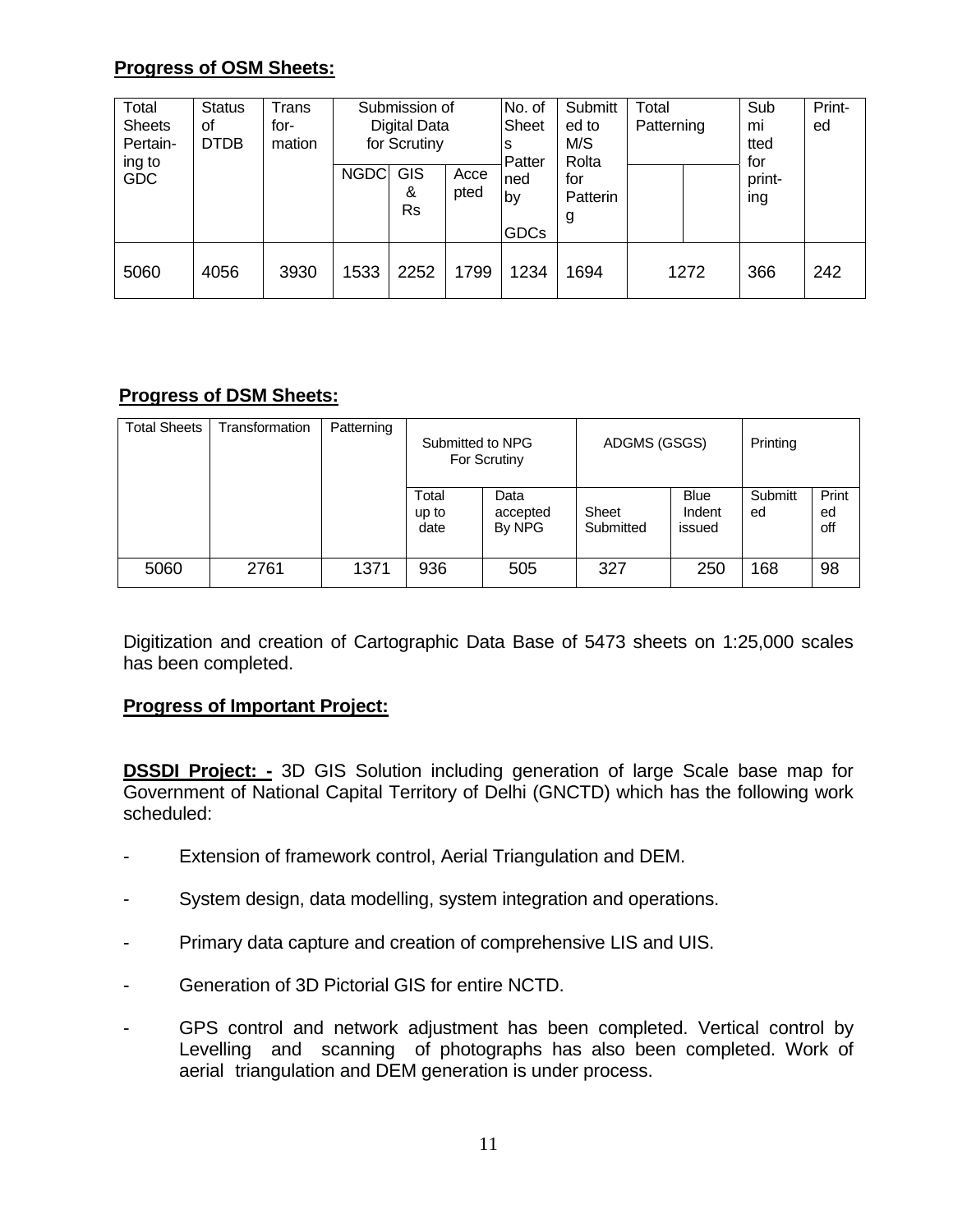# **NIC Project:**

# **(a) Computer Aided Digital Mapping:**

- Digital Base Map (3D GIS) for 3 cities, Mumbai, Chennai, and Ahmedabad on 1:1,000 scales.
- **Mumbai –** Feature extraction along with attribute data collection, 3D data validation and field attribute attachment to Geo-coded data has been completed and data has been supplied to NIC.
- **Chennai -** Feature extraction and field attribute data collection has been completed. 3D data validation and field attribute attachment to Geo-coded data is under progress. Data pertaining to 47.5 sq.km has been supplied to NIC.
- **Ahmedabad** Work feature extraction for total area 310 sq.km is completed. Attribute data collection from field is completed for 74 sq.km. And linking attributes data is under progress.

# **(b) Geo- Referenced imagery of District Head Quarters:**

Survey of India has undertaken a project to supply Geo- referenced imaginary of 580 District Headquarters to NIC. Geo- referencing of imageries pertaining to 540 cities have been completed and supplied to NIC.

# **(c) Geo- Referencing of IRS PAN Imagery with limited feature extraction for NIC:**

The IRS PAN Imagery as and when received from NIC are to be geo-referenced along with limited feature extraction data to be supplied to NIC. The IRS PAN imagery of 1500 scenes have been geo-referenced along with feature extraction and data have been supplied to NIC.

# **(d) Village Information System (VIS) Project:**

A Project on generation of village Information System (VIS) Involving collection of administrative boundaries up to village level of the country is under progress. 102 Nos. of district have been completed till date. Work of transfer of village boundary on 1:25 K/ 1:50 K map from revenue maps and duly authenticated by the revenue official along with preparation of digital data base is under progress in various GDC's.

#### **NUIS Project:**

Survey of India has undertaken the task of mapping of 158 Towns on 1:2000 scale for core area and 1:10,000 for the peripheral areas under National Urban Information Scheme (NIUS), of Ministry of Urban Development.

#### **1:10,000 Scale Survey:**

Provision of ground control points for most of the towns have been completed. Satellite imagery of 128 towns have been received and Geo- referenced imagery of 85 towns were sent to NRSA for Thematic Mapping. Thematic Mapping of 17 towns has been completed.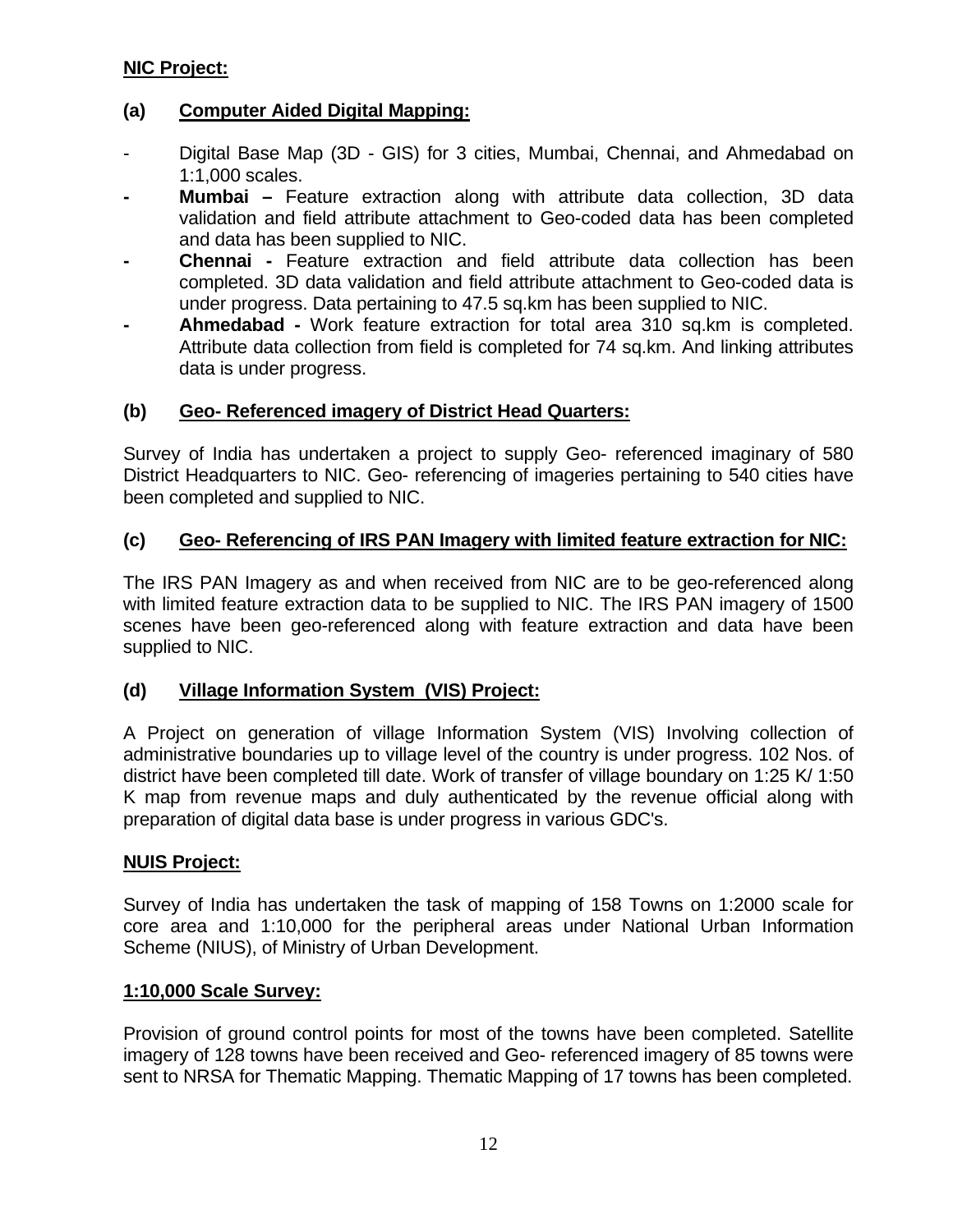# **1:2,000 Scale Survey:**

Aerial photography of 65 Towns have been received and for 39 towns have been scanned. Ground survey of 2 towns were completed by using Total Station.

# **1:1,000 Scale (Utility Mapping):**

Tender under process.

# **Redefinition of Indian Vertical Datum:**

# **HP Leveling:**

High Precision Levelling in fore & back direction for Redefinition of Indian Vertical Datum has been completed in various parts of the country to form a network of vertical control. Preparation of data set for Levelling adjustment is under progress.

# **Modernization and Expansion of Indian Tide Gauge Network along Indian Ocean and Island for Disaster Management:**

"Modernization of Indian Tide Gauge Network" project is continued. State of the art digital tide gauges co-located with GPS receivers and Real Time Communication facilities through dedicated VSAT have been commissioned at 24 ports along East and West Coast of India and Islands for Early Tsunami Warning System and Disaster management is in progress.

# **Real Time GPS data from the Tidal Observatories:**

Receiving and archiving of real time GPS data at 1 second epoch Interval from different Ports i.e.. Port Blair, Nancowry, Chennai, Minicoy, Cochin, Marmagaon (Goa), Machhlipatnam, Vishakhapatnam, Haldia, Kandla, Paradeep, Kawaratti, Tuticorin, Ennore and Merger of Rinex data at 30 second epoch interval for all the 14 stations, processing for determination of their precise position, comparison of base lines are continued.

# **GCP Library:**

Creation of National Ground Control Points (GCP) library for India, under plan scheme is continuing.

The Project envisages setting of precise & consistent GCP library in a geocentric coordinate system (ITRF) for the entire country. The Project will be completed in three phases. In 1<sup>st</sup> Phase 300 1<sup>st</sup> order control points at a spacing of 250 to 300 km. apart covering the entire country has already been completed.

In Phase- II Densification of first order network at a spacing of 30 to 40 km apart is under progress.

| Total no. of GCP Pillars        | 2340 |
|---------------------------------|------|
| Recce                           | 645  |
| <b>Constructions of Pillars</b> | 518  |
| <b>GPS</b> observations         |      |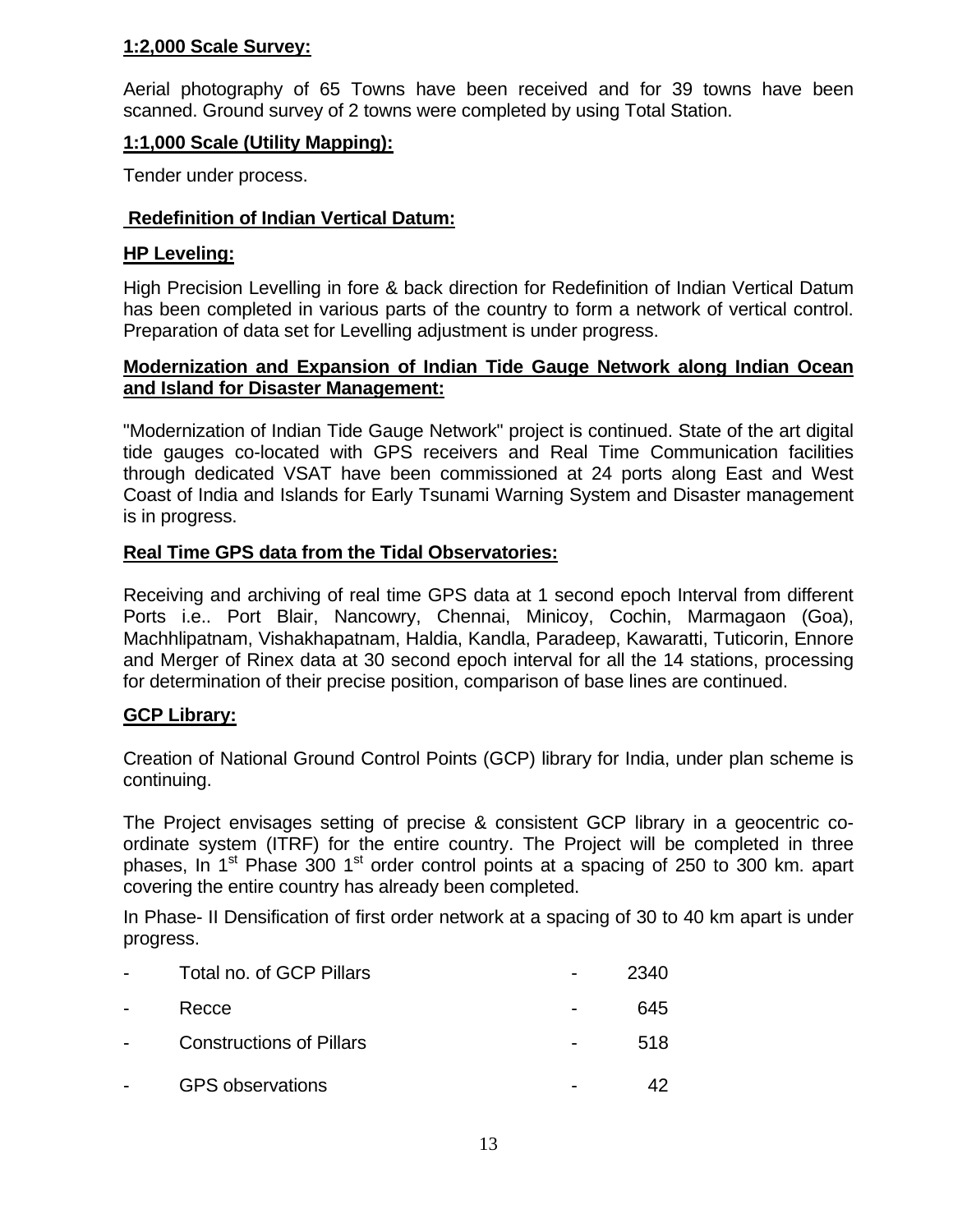# **Large scale mapping of cities/town (Census Project):**

 Survey of India has takenup a project with Registrar General of India (RGI) for supply of large scale maps, generated from high resolution satellite imagery for 441 towns in phased manner. In the 1<sup>st</sup> phase the state capitals will be completed. These maps will be used for next census operation.

Geo-Referenced Quick bird/ IKONOS satellite imageries on 1:4,000 scale, pertaining to 20 cities / towns have been supplied to the Registrar General of India (RGI).

# **Progress of field verification**

| <b>Scale</b> | Total No. of<br><b>Sheets</b> | Sheets already verified  |                   | Total Sheets verified up<br>to $31st$ March, 2009 | <b>Remarks</b> |
|--------------|-------------------------------|--------------------------|-------------------|---------------------------------------------------|----------------|
|              |                               | Up to $31st$<br>March.08 | During<br>2008-09 |                                                   |                |
| 1:50,000     | 5,060                         | 4,507                    | 39                | 4,546                                             |                |
| 1:25,000     | 19,393                        | 587                      | 89                | 676                                               |                |

Scrutiny & verification of private publishers / State Govt. / Central Govt. by Boundary Verification Wing:

|                                                                                                                                                     |                   |                                                   |                                                      | Amount received from<br>(a)                                                                                                                                                                                                                                                                    |
|-----------------------------------------------------------------------------------------------------------------------------------------------------|-------------------|---------------------------------------------------|------------------------------------------------------|------------------------------------------------------------------------------------------------------------------------------------------------------------------------------------------------------------------------------------------------------------------------------------------------|
| Scrutiny<br>Certification $=$<br>Released<br>(Boundary -<br>Description) $=$<br>IAF Maps<br>$\sim$ $\sim$ $\sim$<br>Forest Maps $=$<br><b>TOTAL</b> | $=$<br>$=$<br>$=$ | 1,633<br>1,210<br>261<br>18<br>20<br>Nil<br>3,142 | maps<br>maps<br>maps<br>maps<br>maps<br>maps<br>maps | <b>Forest Department</b><br>Nil<br>$=$<br>Amount received from<br>(b)<br>$=$ Rs. 2,12,400.00<br><b>State Government</b><br>Amount received from<br>(c)<br><b>Private Publishers</b><br>$=$ Rs. 28,46,672.00<br>Amount received from<br>(d)<br><b>Central Government</b><br>8,300.00<br>$=$ Rs. |
|                                                                                                                                                     |                   |                                                   |                                                      | $=$ Rs. 30,67,372.00<br>Total                                                                                                                                                                                                                                                                  |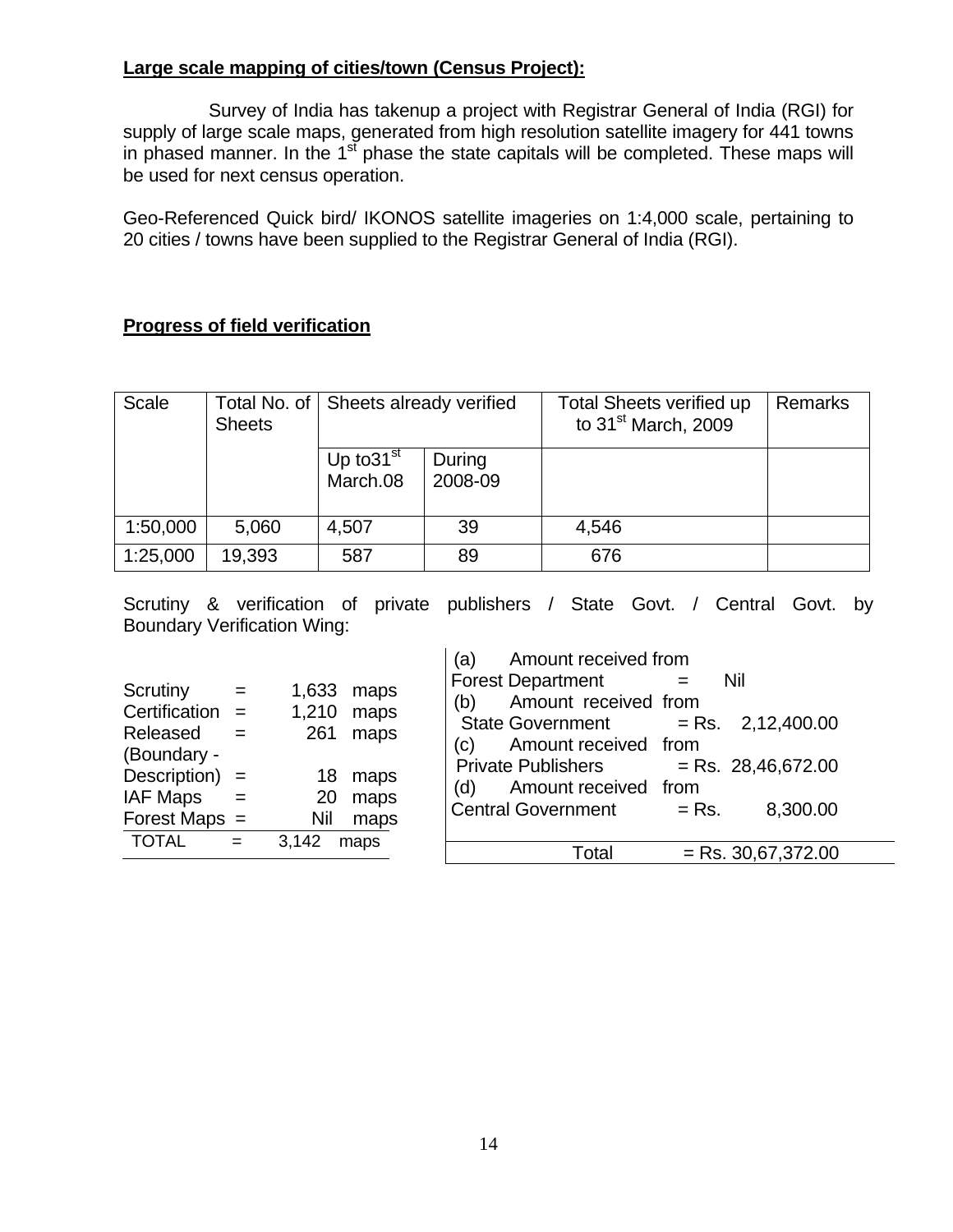# **Sales of Maps & Value by MRIO**

| <b>Description</b> | <b>Maps</b> | Price         |
|--------------------|-------------|---------------|
| Defence            | 27,186      | 4, 62, 178.00 |
| Central Govt.      | 14,377      | 9, 68, 189.00 |
| State Govt.        | 10,576      | 3, 25, 080.00 |
|                    | 52,139      | 17,55,447.00  |
|                    |             |               |

Digital Data Supplied  $=$  Rs. 1, 18, 47,360.00

# **TOPOGRAPHICAL SURVEYS AND MAPPING:**

The details of topographical surveys and mapping have been as under:

| SI. | <b>Activity</b>                                                                                             | <b>Scale</b>        | Area (sq km)             | Distance (Lin km)              |                                  |
|-----|-------------------------------------------------------------------------------------------------------------|---------------------|--------------------------|--------------------------------|----------------------------------|
| 1.  | <b>Control Surveys</b>                                                                                      |                     |                          |                                |                                  |
|     | <b>Topo Triangulation</b><br>Traverse<br>Leveling<br><b>Aerial Triangulation</b>                            |                     | $\overline{\phantom{0}}$ | Nil<br>673<br>1,814<br>Nil sq. | sq km<br>lin km<br>lin km<br>km. |
| 2.  | <b>Detailed Surveys</b>                                                                                     |                     |                          |                                |                                  |
|     | Digital photogram metric Surveys (on various scales)<br><b>Ground Survey</b><br><b>Topographical Sheets</b> | (on various scales) | $\blacksquare$           | Nil<br>26,430<br>368           | sq km<br>sq km<br>sheets         |
| 3.  | <b>Fair Drawing</b>                                                                                         |                     |                          |                                |                                  |
|     | Topographical (on various scales)<br>Digital Mapping (DCDB for OSM) on 1:50,000                             |                     |                          | Nil<br>1,272                   | sheets<br>maps                   |
| 4.  | Printing                                                                                                    |                     |                          |                                |                                  |
|     | Topographical & others<br>(on various scales)                                                               |                     |                          | 1,173                          | maps                             |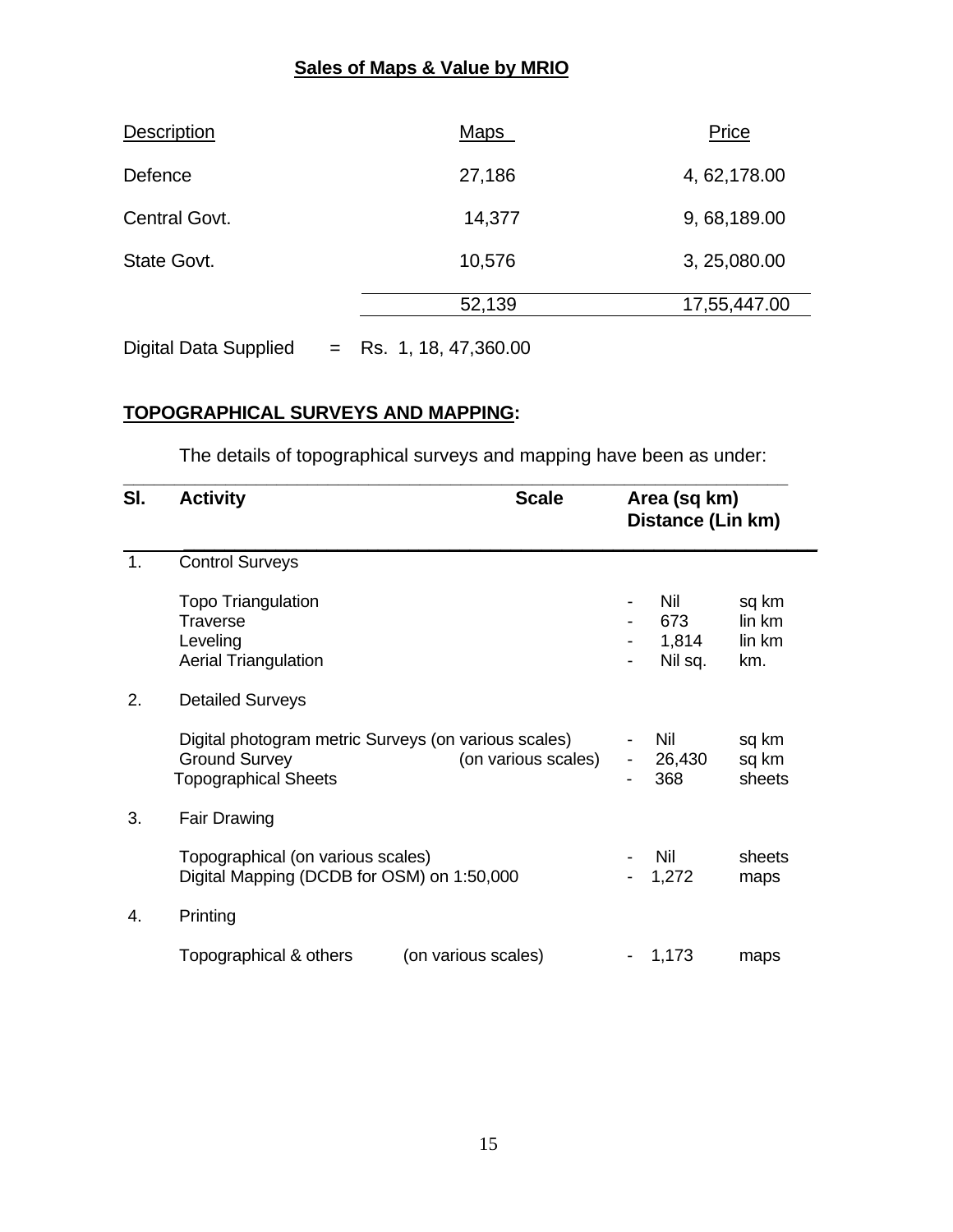# **INTERNATIONAL BOUNDARIES**

## **India – Nepal boundary**

Dr. M.C Tiwari, Deputy Surveyor General, International Boundary Directorate (SGO) attended  $30<sup>th</sup>$  J.T.C meeting Kathmandu (Nepal) from 24-09-2008 to 25-09-2008.

## **India – Bangladesh boundary**

Maj. Gen. Shamsher Singh, Additional Surveyor General, Surveyor General's Office attended Maritime Boundary Meet at Dhaka (Bangladesh) from 15-09-2008 to 17-09- 2008.

Director, West Bengal & Sikkim GDC and Director, Settlement & Land Revenue (Exofficio) Mizoram (India) attended  $37<sup>th</sup>$  India – Bangladesh boundary conference for Mizoram Sector from 03-11-2008 to 04-11-2008 in Kolkata.

Director, West Bengal & Sikkim GDC and Director, Settlement & Land Revenue (Ex- officio) Tripura (India) attended 78<sup>th</sup> India –Bangladesh boundary conference for Tripura Sector from 07-11-2008 to 08-11-2008 at Agartala (Arunachal Pradesh).

## **India – Bhutan boundary**

Director, Assam & Nagaland GDC attended meeting with Chief Secretaries of Assam and Meghalaya on Interstate boundary dispute held on 20-11-2008 at Bymihat, Meghalaya.

#### **India – China boundary**

Maj. Gen. S.K Pathak, Additional Surveyor General, International Boundary Directorate (SGO) attended meeting for procurement of world view satellite imagery covering India-China Boundary (Sikkim Sector) with Director, (China EA) MEA at South Block, New Delhi on 17-02-2009.

#### **India – Myanmar boundary**

Maj. Gen. S.K Pathak, Additional Surveyor General, International Boundary Directorate (SGO) attended 16<sup>th</sup> Sectorial level meeting between India – Myanmar at Yangon, Myanmar from 28-03-2009 to 29-03-2009.

#### **India – Pakistan boundary**

Brig. A.K.Padha Additional Surveyor General, North Western Zone & Director Punjab & Chandigarh GDC inspected Indo-Pak boundary demarcation work at J.C.P Hussainiwala (Pak side) on 3-04-2008 & (India side) on 5-04-2008.

Sh. Iqbal Singh, Superintending Surveyor, Punjab & Chandigarh GDC attended the meeting of Surveyors / Engineers at J.C.P, Wagah (Pak side) regarding Indo-Pak boundary demarcation work at 14-05-2008.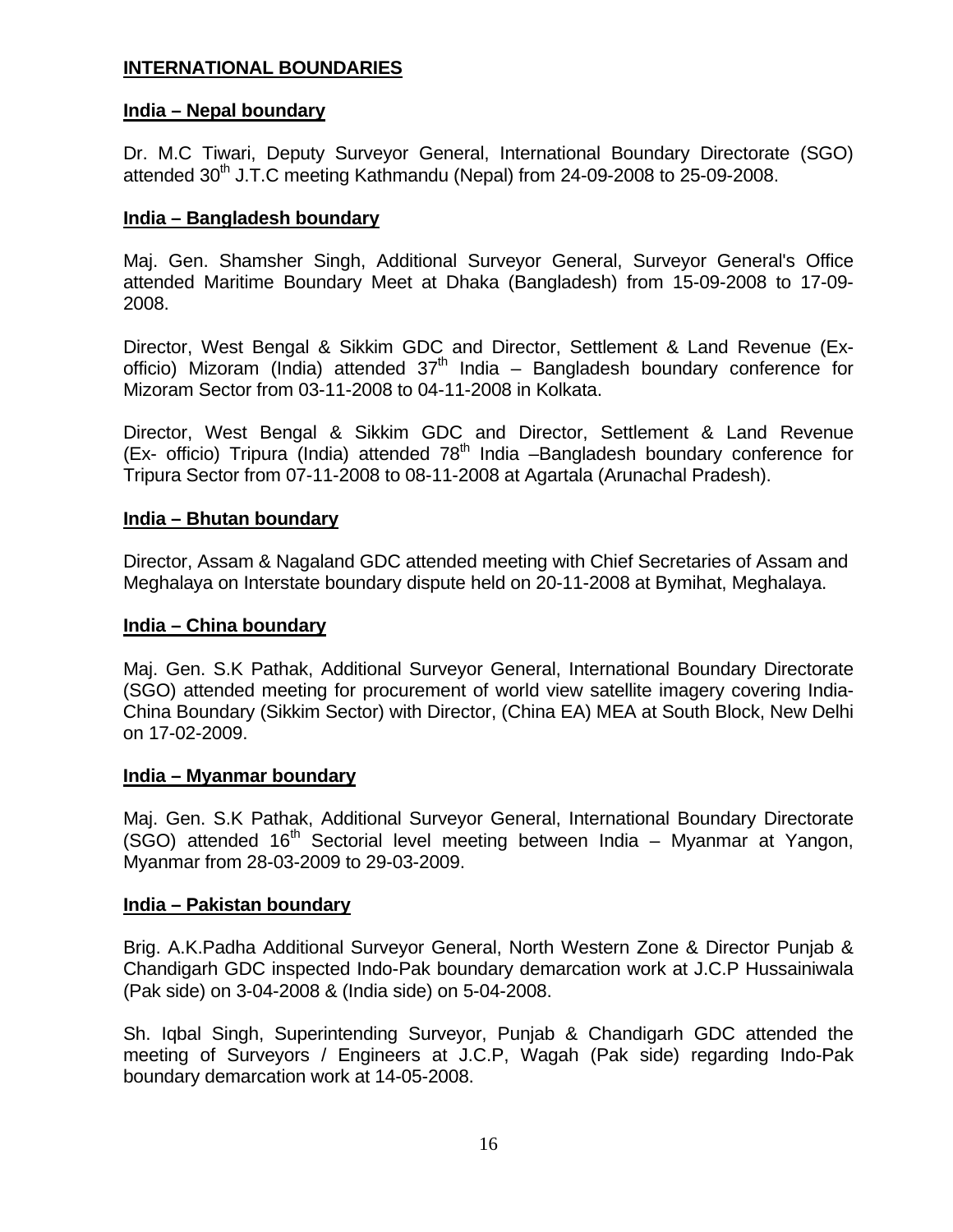Sh. Iqbal Singh, Superintending Surveyors, Punjab & Chandigarh GDC attended the Joint India Pakistan Surveyors / Engineers meeting on 27-08-2008 at J.C.P (Attari) Amritsar (India side) & Sh. Neeraj Kumar, Superintending Surveyor Rajasthan GDC attended quarterly Indo-Pak boundary meeting regarding boundary pillar No.814 M (India side) on 28-08-2008.

Maj. Gen. Tavindra Paul, Additional Surveyor General, Surveyor General's Office attended Indo-Pak biannual meeting in Lahore (Pakistan) from 13-10-2008 to 16-10-2008.

Sh. Iqbal Singh Superintending Surveyor, Punjab & Chandigarh GDC attended India-Pakistan Joint Director's Inspection of Indo-Pak boundary survey on 16-03-2009 (India side) & 18-03-2009 (Pakistan side).

# **SCIENTIFIC ACTIVITIES**

Geodetic activities undertaken in Geodetic & Research Branch, Survey of India during the period under report include the following major disciplines:

(a) Establishment of primary planimetric and height control for National Control Framework, its densification for mapping.

(b) Geophysical surveys i.e. Gravimetric, Geomagnetic & Astronomical Surveys.

(c) Retrieval and storage of GPS data being recorded at thirty-three Permanent stations established at Almora. Aizawal (Mizo. Univ.), Bangalore (CMMACS), Bhatwari, Bhopal (R.R. L.AB), Bomdila (Tex. Uni.), Bhubaneshwar (SOI), Dehra Dun (SOI), (WIHG), Delhi, Dhanbad (WIHG), Guwahati (Univ.), Gangtok (GBPHED). Hanley (IIA), Imphal (Manipur Univ.), Jabalpur (GIS), Kanpur (IIT), Kothi (WIHG), Kodai Kanal (IIA), Leh (IAOH), Lucknow (GIS), Kukchung (NU), Munsiari (WIHG), Mumbai (IITB), Naddi (WIHG), Pananik (WIHG), Pithoragarh (WIHG), Pune, Shillong, Thiruvananthapuram (SOI), Tezpur (Tez. Univ.) , Lumani (Tex. Univ.), Chitrakut (IIT Kanpur), maintained by SOI and other organizations.

(d) Sea level observations to establish the mean sea level. These observations are required to establish the datum for height control and tide predictions used by port authorities for navigational purpose.

(e) Modernization of Tide Gauge Network of India.

(f) Provision of Geodetic & Geophysical control for developmental projects within the country and also in adjacent countries.

(g) Central Store Maintenance Wing (CSMW) has the role of repair, production, calibration, quality control of surveying instruments. CSMW also undertakes the manufacturing of analogue survey pattern tide gauge as and when required.

(h) Geodetic studies for monitoring the crustal movement, dam deformation, checking of verticality of archaeological structures, earthquake studies etc.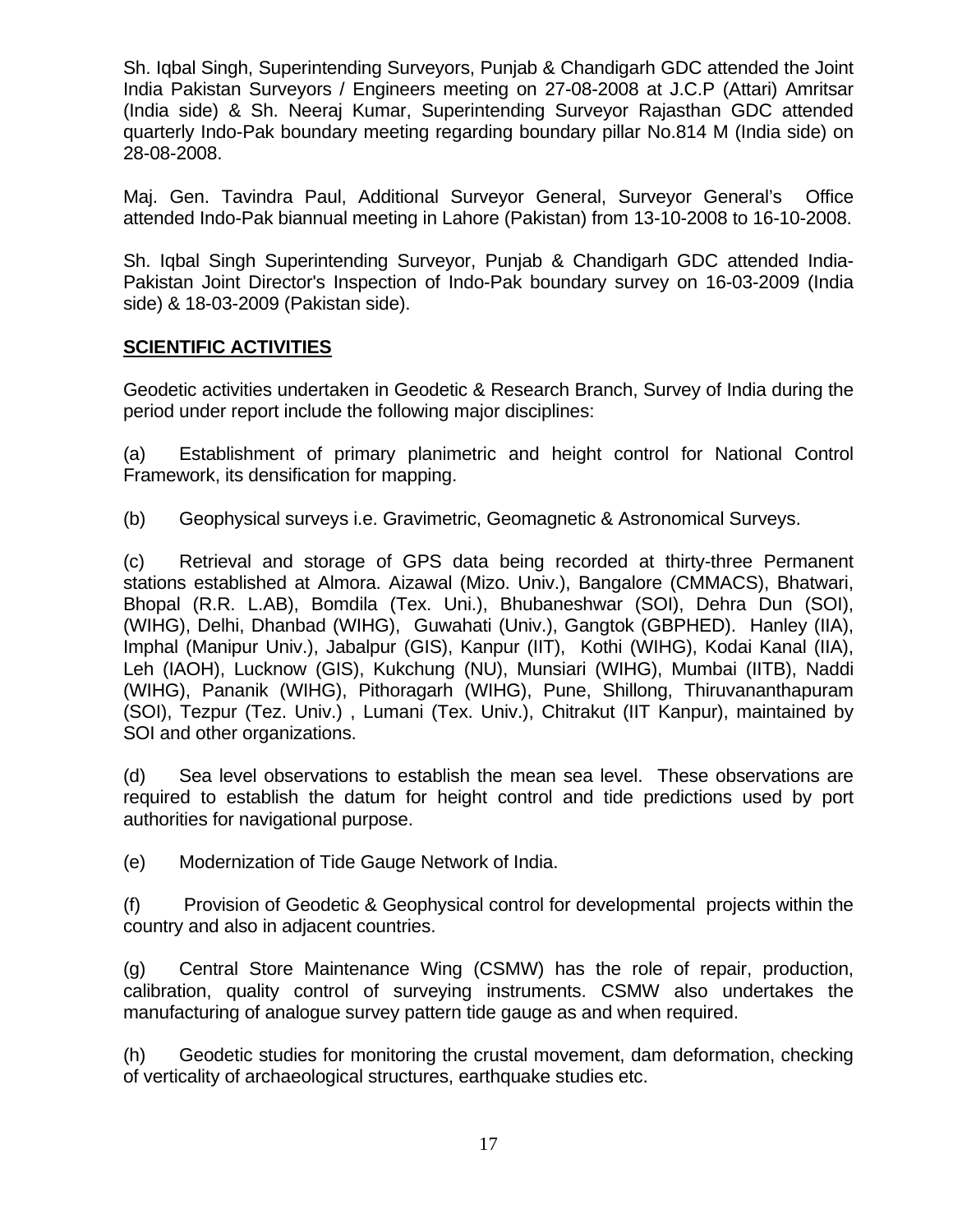(i) National/International collaborative activities in the field of Geodesy and Geophysics.

(j) Mapping of Antarctica (Maitri & Environs) region.

(k) Research & Development Programme in Sea level studies, Glaciology, Earthquake prediction etc.

# **COLLABORATIVE SCIENTIFIC ACTIVITIES**

Following collaborative scientific activities in the field of Geodesy and Geophysics were continued:

Magnetic data was supplied regularly to IIG, Mumbai and also supplied to World Data Centre when ever required it.

Supply of Mean Sea Level data of 18 Indian ports to International Permanent Service for Mean Sea Level (IPSMSL), U.K. for various scientific studies by the International Geodetic Community.

Field work and processing of data for transformation parameters between WGS-84 Datum and Everest Spheroid completed.

# **RESEARCH AND DEVELOPMENT**

.

The main thrust of the research and developmental activities of the Geodetic & Research Branch during the period under report has been focussed towards:

Processing / analysis of pre & post Tsunami GPS data of Andaman & Nicobar Islands for crustal deformation & tectonic movement studies.

Backup and archival of data received from permanent GPS stations.

Downloading of precise ephemerides of IGS stations from web sites through internet.

Adjustment of Second Level Net in India (data compilation).

Data processing/ analysis and tidal predictions for year 2007 and 2008.

As a sequel to above programs, the following activities were initiated/ Completed.

Data acquisition with Global Positioning System in static relative mode to obtain transformation parameters between the Everest Spheroid and WGS-84.

Gravity data acquired for equal for crustal movement studies across faults/ thrust zones as well as for Geodetic and Geophysical studies for International Geodynamics projects is being restructured and formatted, so as to meet the requirements (of redesigned mathematical model).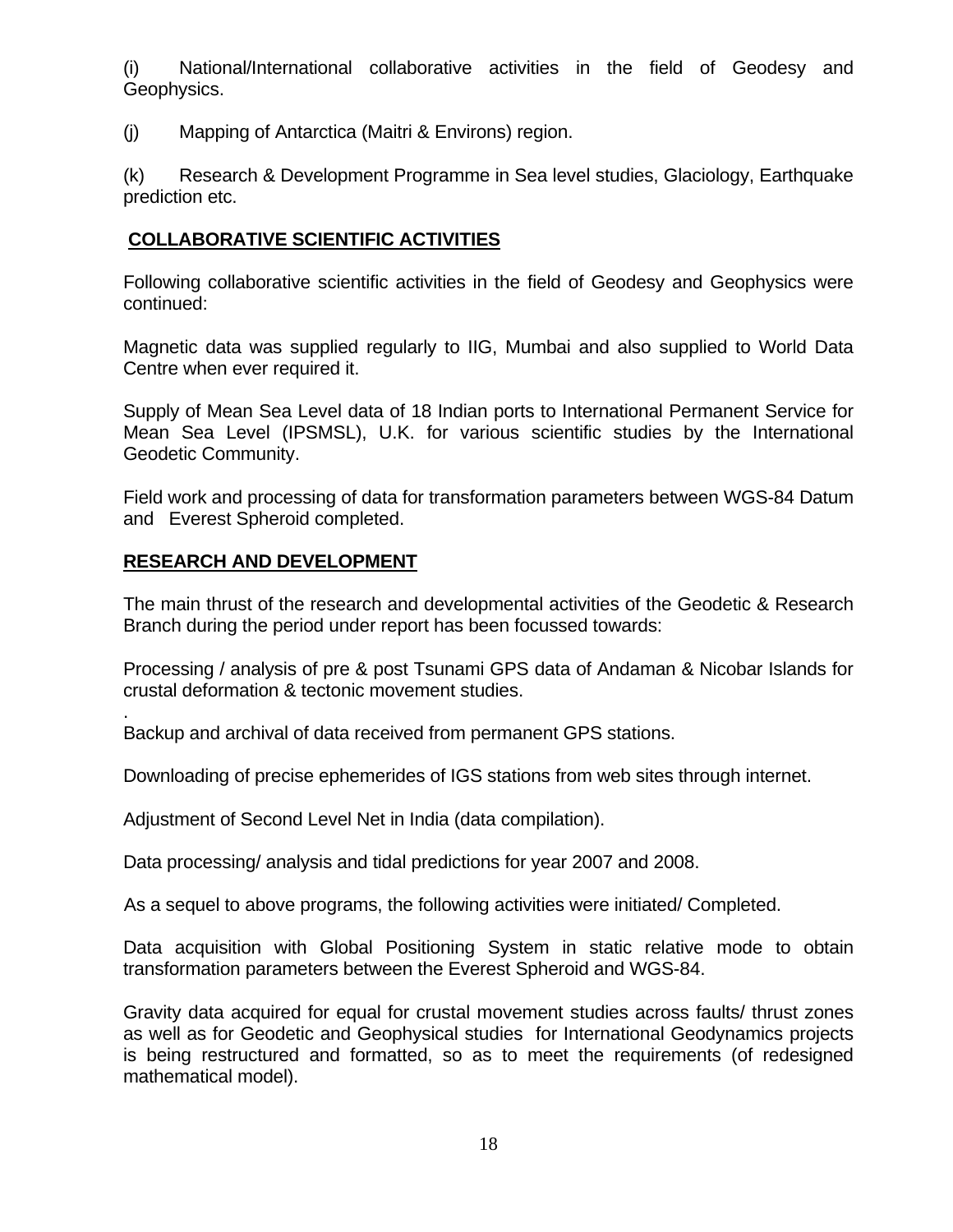# **PARTICIPATION IN INDIAN SCIENTIFIC EXPEDITION TO ANTARCTICA**

Two officers were deputed for 28th Indian Scientific Expedition to Antarctica and carried out the following task:

(i) Original P.T. Survey on scale 1:5,000 with C.I. 5 metres and 5 m C.I. in Larsemann Hill and Schirmacher Oasis, Maitri.

(ii) Seven days GPS observations in campaign mode was carried out at Larsemann Hill and Maitri stations to carry out plate movement studies of Antarctic plate with respect to Indian plate.

(iii) Assistance to other scientific teams participating in the expedition to help in perusing their scientific jobs through survey and allied work.

# **PRINTING**

The following maps were printed during the year:

| Maps.                                  |          |          | Nos. |
|----------------------------------------|----------|----------|------|
| 1:25,000                               | $\cdots$ |          | 80   |
| 1:50,000                               | $\cdots$ | $\cdots$ | 517  |
| 1:250,000                              | $\cdots$ | $\cdots$ | 08   |
| Geographical Maps & Indices            | $\cdots$ | $\cdots$ | 14   |
| Miscellaneous Maps/Indices/Charts etc. | .        |          | Nil  |

# **SPECIAL PURPOSE MAPS**

The following special purpose maps were also printed during the year:

| Maps.                                      | Nos.           |
|--------------------------------------------|----------------|
| <b>District Planning Maps</b>              | 00<br>$\cdots$ |
| <b>Project Maps</b>                        | 03<br>$\cdots$ |
| Miscellaneous Maps / Indices / Charts etc. | 551<br>        |

# **MAP SALES**

Maps, Digital data supplied/ sold to the Ministry of Defence, Central and State Government and other users agencies.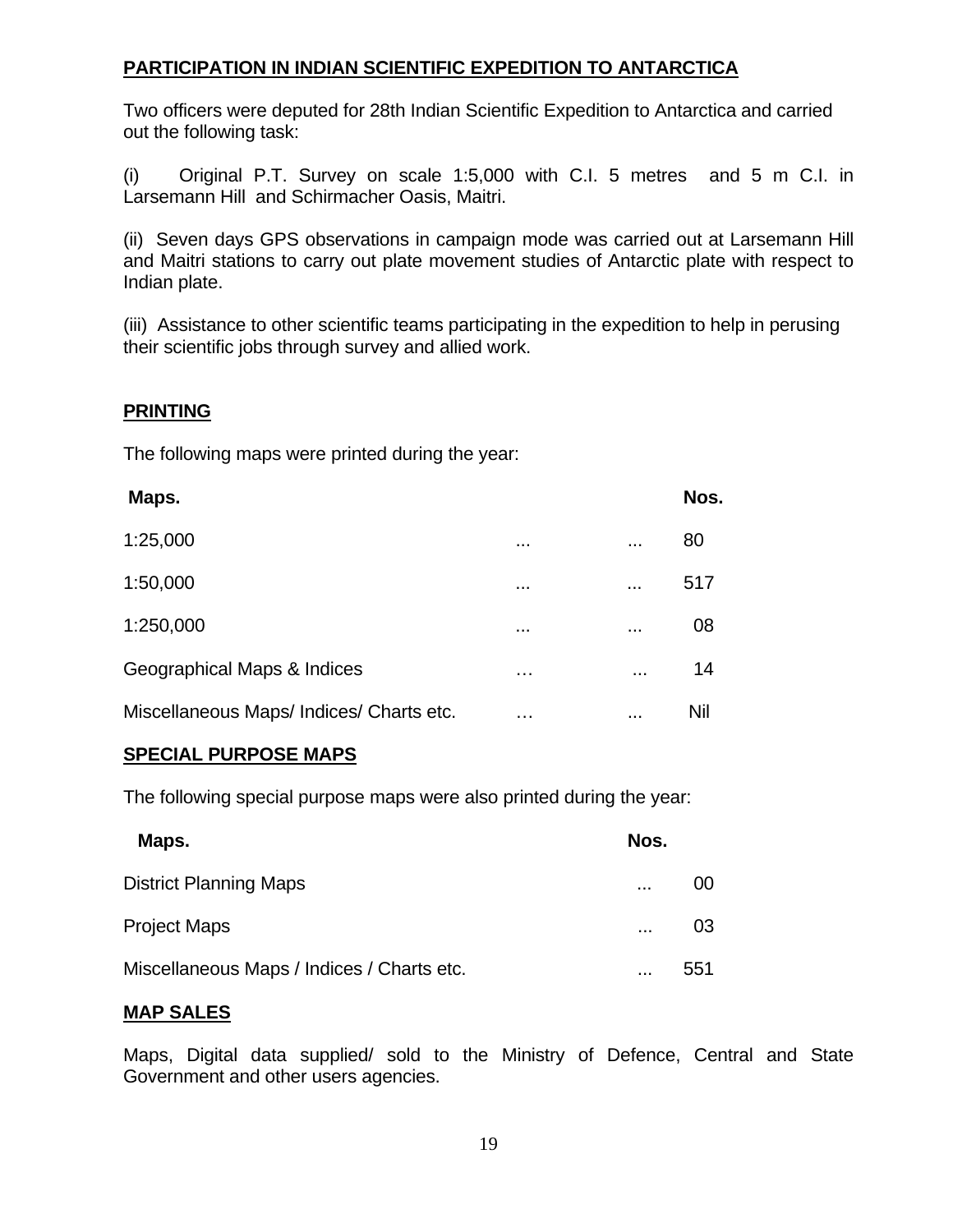# **TRAINING**

530 trainees including 54 extra-departmental, 33 private and 29 foreign candidates are undergoing training in various courses run by Survey Training Institute, Hyderabad as per details given in Appendix 'A'.

## **PUBLICATIONS**

The following publications were brought out during the period under report

Indian Tide Tables 2009

Hugli River Tide Tables 2009

Magnetic Bulletin of Sabhawala Magnetic Observatory for the year 2007-08.

## **CONFERENCES/ SEMINARS/ MEETINGS**

Brig. Girish Kumar, Deputy Surveyor General, International Boundary Directorate (SGO) along with Sh. J.K.Rath, Director, West Bengal & Sikkim GDC attended in-house meeting of Indian delegation at Kolkata on 01-04-2008 in connection with forthcoming Indo-Bangladesh DG Level Co-ordination conference to be held in Delhi from 07-04-2008 to 12-04-2008.

Brig. R.S.Tanwar, Surveyor General of India attended meeting with Secretary DST, he also held discussions with Kalyani Networks & NSDI officials at New Delhi from 03-04- 2008 to 04-04-2008.

Brig. (Dr.) B.Nagarajan, Additional Surveyor General, G&RB attended meeting at MOGSGS regarding the restriction policy of gravity data & map projection system for Defence Services from 25-04-2008 to 26-04-2008.

Maj. Gen. R.S.Tanwar, Surveyor General of India, along with Maj. Gen., Shamsher Singh, Additional Surveyor General & Sh. Vipin Chandra, Director, Admn. & Finance, Surveyor General's office attended plan fund meeting in DST, New Delhi on 22-05-2008.

Sh. A.S.Chauhan, Superintending Surveyor, Surveyor General's Office, attended meeting / discussion with Secretary, D.S.T, New Delhi in respect of report on  $6<sup>th</sup>$  Central Pay Commission on 22-05-2008.

Smt. Bindu Manghat, Superintending Surveyor, Survey (Air) & Delhi GDC, attended a workshop on "Development of Crime Mapping Software in India" organized by Bureau of Police Research & Development at New Delhi on 24-05-2008.

The secretary, Department of science & Technology addressed a conference attended by Maj. Gen. R.S.Tanwar Surveyor General of India along with senior officers from Survey of India at the United Services Institution (USI), Delhi Cantt. On 26-05-2008.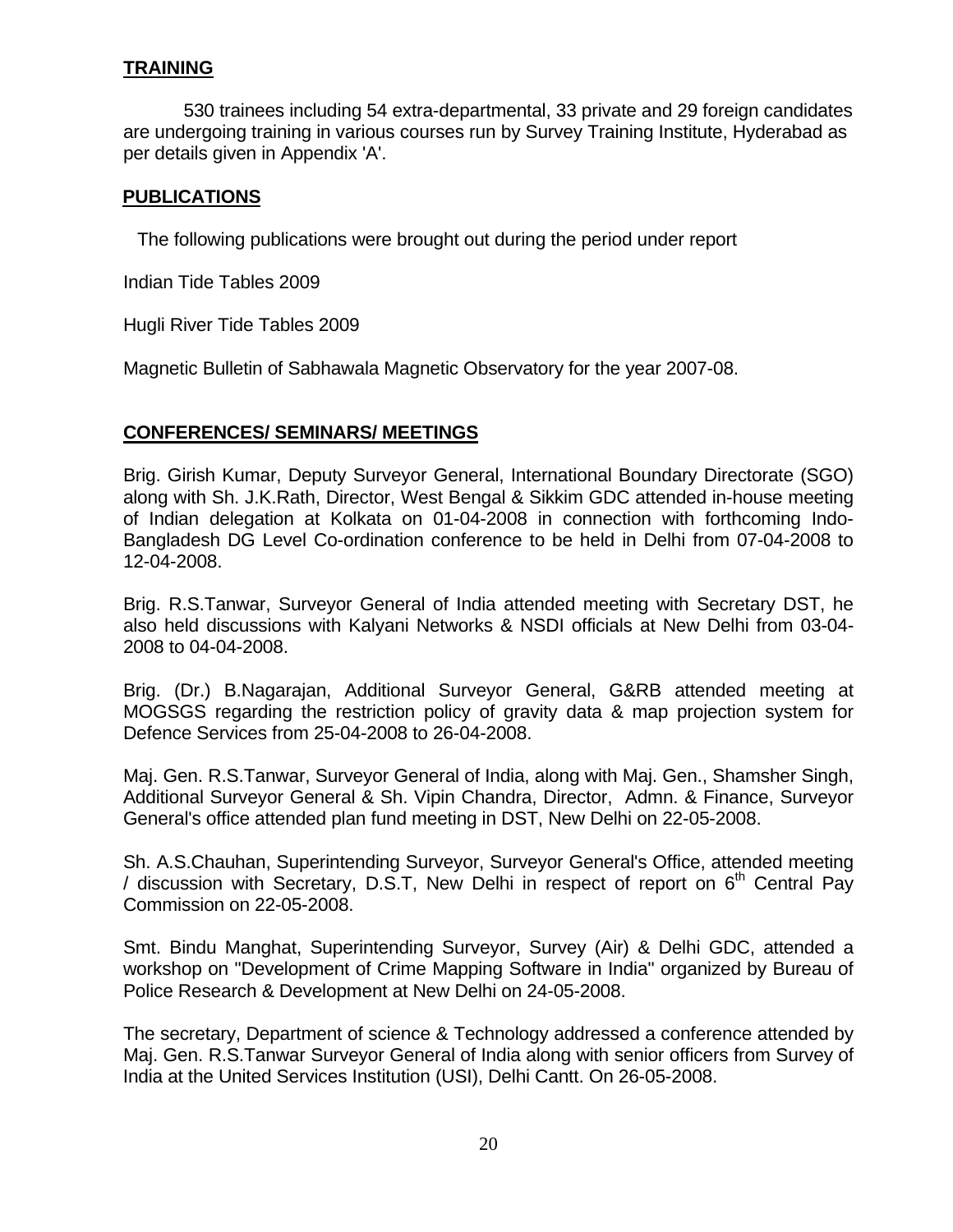Brig. Girish Kumar, Director, International Boundary Directorate (SGO) attended meeting/discussion with the Army Commander, Eastern Command, Kolkata on 19-06- 2008.

Brig, G.S.Chandela, Director, Survey (Air) & Delhi GDC participated in the meeting for DST's, Expert Committee at HP Agriculture University, Palanpur Himachal Pradesh from 19-06-2008 to 21-06-2008.

Sh. Vipin Chandra, Director, Admn. & Finance, Surveyor General's office held discussion on financial powers of Zonal Additional. Surveyor General & cadre restruchuring from 03- 07-2008 to 04-07-2008.

Sh. Ram Prakash, Deputy Surveyor General, Surveyor General's office attended Vigilance Officer's meeting at Indian Institute of Science Campus, Bangalore from 06-07- 2008 to 07-07-2008.

Sh. R.M.Tripathi, Director, Assam & Nagaland GDC attended meeting with chief secretaries of Assam & Meghalaya regarding inter state boundary dispute held on 31- 07-2008 at Guwahati.

Sh. Iqbal Singh, Superintending Surveyor, Punjab & Chandigarh GDC attended meeting of boundary pillars survey/construction job at MEA, New Delhi on 04-08-2008.

Sh. N.Samantray, Superintending Surveyor, Surveyor General's Office attended meeting regarding procurement of aerial photographs at DST, New Delhi on 07-08-2008.

Brig. V.P.Srivastava, Director, G&RB visited Hyderabad for discussion at INCOIS, Hyderabad regarding ongoing project of Modernization of Indian T.G Network and meeting with officials of ECIL, Hyderabad regarding the establishment of mesh network from 13-08-2008 to 14-08-2008.

Brig. Girish Kumar, Director, International Boundary Directorate (SGO) attended DSSDI review meeting called by Hon'able Minister of Science & Technology on 19-09-2008 at New Delhi.

Dr. Prithvish Nag, Surveyor General of India along with Major General Shamsher Singh, Additional Surveyor General (Tech) & Sh. Chandra Pal, Director, Haryana GDC attended ceremony of release of OSM/DSM data pertaining to Himachal Pradesh. The data released by Hon'able Governor Himachal Pradesh on 04-10-2008 at Shimla.

Dr. Prithvish Nag, Surveyor General of India held discussion with Revenue Secretary, Govt. of Kerela at Delhi on 24-10-2008.

Sh. S.V.Singh, Deputy Director, Surveyor General's office attended meeting at TCPO for NUIS Project at New Delhi on 18-11-2008.

Sh. Naveen Tomar, Deputy Surveyor General, Surveyor General's office visited DST, New Delhi & held discussion at DST/ Controller of Accounts, on 26-11-2008.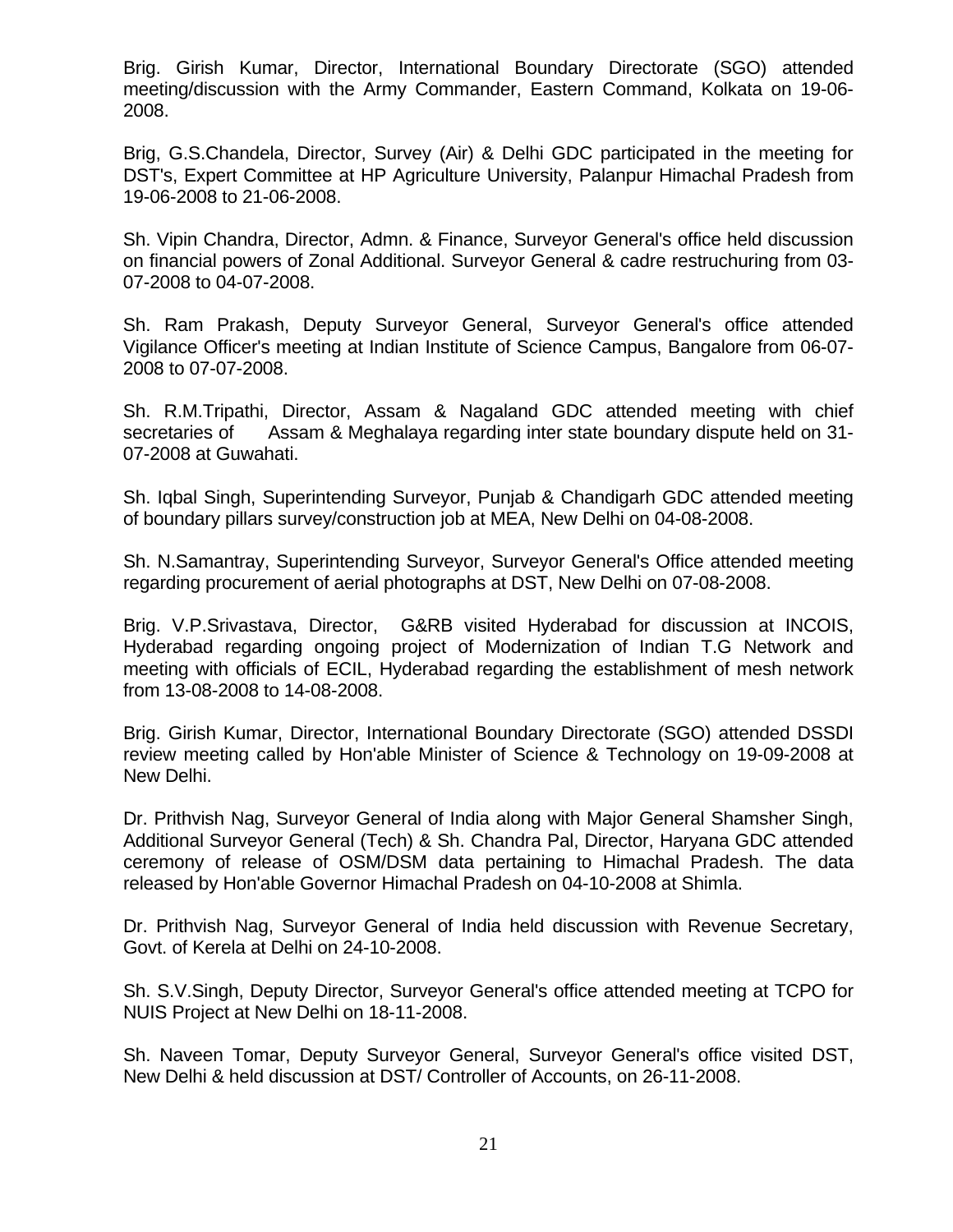Seminar on "GIS Envision Series" Conducted by ESRI India, was attended by Maj. Gen. S.V.Chinnaver, Additional Surveyor General & Sh. F.M.Panigrahi, Superintending Surveyor, Indian Institute of Surveying & Mapping at Hyderabad on 10-11-2008

Maj. Gen. G.S.Chandela, Director, Survey (Air) & Delhi GDC attended "3<sup>rd</sup> Meeting of Expert Committee to look into all aspects of preparation of topographical maps on scale 1: 10K using high resolution satellite imagery" on 12-12-2008 at NSSDI New Delhi.

Maj. Gen. S.K.Pathak, Director, International Boundary Directorate Surveyor General's office and Sh. R.K. Meena, Deputy Surveyor General, Survey (Air) & DGDC participated in meeting of the project sanctioning and monitoring committee under the centrally sponsored scheme of National Land Records Modernization Programme (NLRMP) on 18- 12-2008 at New Delhi.

Lt. Gen. Mohan Pandey (Retd.), consultant (DST) along with Sh. Neeraj Kela, Director, (SMP) visited Indian Institute of Surveying & Mapping Hyderabad from 28-01-2009 to 29- 01-2009. They also held discussion with Additional Surveyor General and other faculty heads and also discussed issues connected with the institute and reviewed the training programme.

Maj. Gen. S.K.Pathak, Additional Surveyor General, International Boundary Directorate (SGO) attended Inter-Ministerial-Maritime base line in Ministry of External Affairs, Joint Secretary (PAI) South Block, New Delhi on Sir Creek issue on 04-02-2009.

Maj. Gen. Tavinder Paul, Additional Surveyor General, along with Sh. Naveen Tomar, Deputy Surveyor General, Surveyor General's Office made a presentation in D.S.T., New Delhi on 20-02-2009.

Sh. Ram Prakash, Deputy Surveyor General, Surveyor General's office attended the hearing at Central Information Commission office, New Delhi on 24-02-2009.

Sh. S.V. Singh, Deputy Director, Surveyor General's office attended meeting in NRSC for NUIS Project at Hyderabad on 18-03-2009.

Maj. Gen. S.K.Pathak, Additional Surveyor General, International Boundary Directorate, Surveyor General's Office attended meeting of Steering Committee (Geo-Physical Hazards) at NDMA, New Delhi on 25-03-2009.

Maj. Gen. S.V.Chinnawar, Additional Surveyor General (SGO) attended meeting at NIC, New Delhi on 27-03-2009

Sh. Vipin Chandra, Director, Admn. & Finance, Surveyor General's Office attended budget meeting with Secretary, D.S.T., New Delhi on 27-03-2009.

# **TECHNICAL PAPERS**

.

Sh. Sreedhar Sahu, Superintending Surveyor, Kerala & Lakshdweep GDC attended INCA Conference at Ahmedabad and presented paper on cadastral survey project of Kavaratti..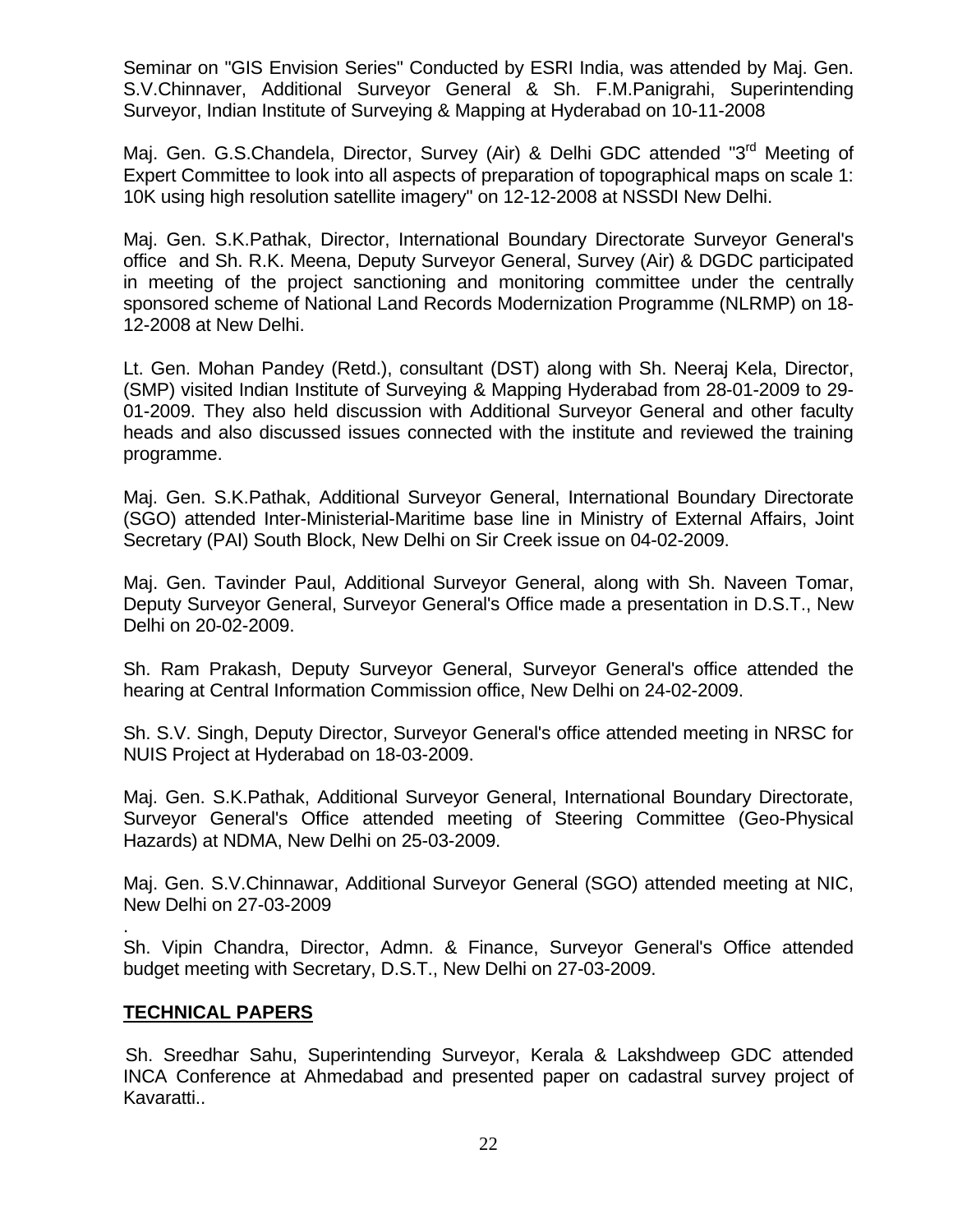Shri P.V. Rajshekhar, Director, J&K GDC presented a technical paper in the Map World Forum at Hyderabad.

 Sh. P. Nagendra Prasad, Deputy Surveyor General, IIS&M, Hyderabad. made a presentation on "Survey training Institute's contribution towards capacity building in Geo-Spatial Technology" at Jawaharlal Nehru Technological University, Hyderabad on 10.05.2008.

Maj. Gen. V.P. Shrivastava Additional Surveyor General, G&RB made a presentation at DST, New Delhi on 16-01-2009.

Sh. G.C. Nayak, Superintending Surveyor, IIS&M, Hyderabad made a presentation on "Large scale mapping from CARTOSAT – I Stereo Data an evolution" at NRSC, Hyderabad.

## **FOREIGN VISITS/ STUDY TOURS/ DEPUTATION**

Sh. Vipin Chandra, Director, Admn. & Finance, Surveyor General's Office participated in Map Middle East  $2008 - 4$ <sup>th</sup> Annual Conferences and Exhibition in Dubai 08-04-2008 to 10-04-2008.

Sh. G.Varuna Kumar Superintending Surveyor, G&RB visited National Tidel Centre, Kent Town, Australia to attend Training on Indian Ocean Tsunami Warning System from 30-05- 2008 to 31-05-2008.

Dr. Prithvish Nag, Surveyor General of India, visited Norwegian Geo investigation Institute, Norway from 06-08-2008 to 12-08-2008 and also attended International Congress.

Maj. Gen. R.S.Tanwar, Additional Surveyor General, Surveyor General's Office visited Malaysia from 19-08-2008 to 22-08-2008 and attended  $14<sup>th</sup>$  PCGIAP meeting and International Seminar on land administration at Kuala Lampur (Malaysia).

Maj. Gen. Shamsher Singh, Additional Surveyor General, Surveyor General's Office, visited Dhaka (Bangladesh) to attended Maritime boundary meet from 15-09-2008 to 17- 09-2008.

Dr.M.C Tiwari, Deputy Surveyor General, International Boundary Directorate (SGO) visited Kathmandu (Nepal) to attended  $30<sup>th</sup>$  JTC meeting regarding India-Nepal boundary survey from 22-09-2008 to 25-09-2008.

Maj.Gen Tavinder Paul Additional Surveyor general, Surveyor General's Office visited Pakistan to attend Indo-Pak biannual meeting at Lahore from to 13-10-2008 to16-10- 2008.

Maj.Gen V.P Srivastava, Director G&RB visited Bhutan from 20-11-2008 to 22-11-2008 to inspect the detachment of Survey of India working in Punatsangchhu HE Project and also discussed with the project authorities.

Maj.Gen S.K Pathak, Additional Surveyor General, International Boundary Directorate (SGO) visited Xangon, Myanmar from 28-03-2009 to 29-03-2009 to attend  $16<sup>th</sup>$ Secretarial Level Meeting between India and Myanmar.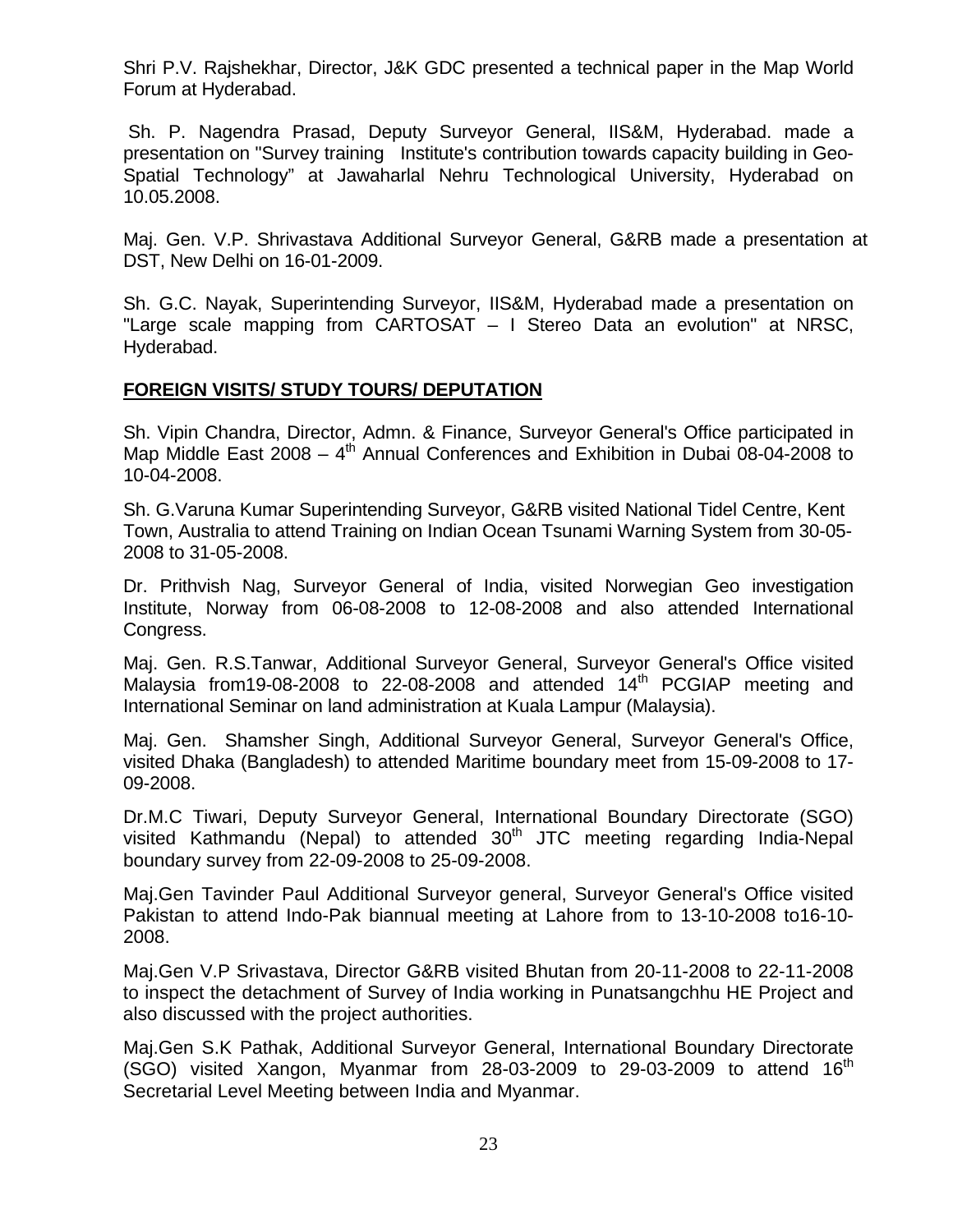# **VISIT TO SOI OFFICES**

## **Northern Printing Group, Dehra Dun**

- 55 Students and staff members from, Khun Khungi Girls Degree College, Lucknow on 04-04-2008.
- 3845 Students and staff members from Samta, Degree College Sadat, Gajipur on 10-06-2008.
- 27 Students and staff members from Jawaharlal Nehru, Smarak P.G. College, Maharajganj U.P. on 14-07-2008.
- 30 Cadets and staff members from R.B.Sanya College, Dehra Dun Cantt. on 31- 07-2008.
- A group of 62 students from Ranbir Inter College, Amethi, Sultanpur on 09-09- 2008.
- A team of students from National Institute of Technology, Hamirpur on 06-03-2009.
- A Group of students from Prof. K.K.Wagh, Institute of Engineering, Nasik on 18-03- 2009.
- 20 students and staff members from Prof. Bangalore University, Bangalore on 12- 03-2009.
- A Group of students from Prof. University, New Delhi on 18-03-2009.
- 16 students and staff members from Prof. Cept University, Ahmedabad on 25-03- 2009.

#### **National Geo-spatial Data Centre, Dehra Dun**

- Dr. S.S. Singh and students of DCSK P.G. College, Maunath Bhajan, Man (U.P.) on 23-05-2008.
- Maj. (Dr.) A.K.Singh, Head, Geography Deptt. and 72 students of Sh. Baldev P.G. College Baragoan, Varanasi on 12-06-2008.
- Mr. R.Thamil Selven, Ms. Neelam Kaushik and 30 Cadets of Rastriya Indian Military College (RIMC) Dehra Dun on 31-07-2008.
- Lt. Gen. P.C. Katoch, UYSM, AVSM, SC, Director General of Infosys on 14-08-2008.
- Two Professors and 49 students of Deptt. of Geography, University of Burdwan, Golapbag Burdwan (WB) on 23-11-2008.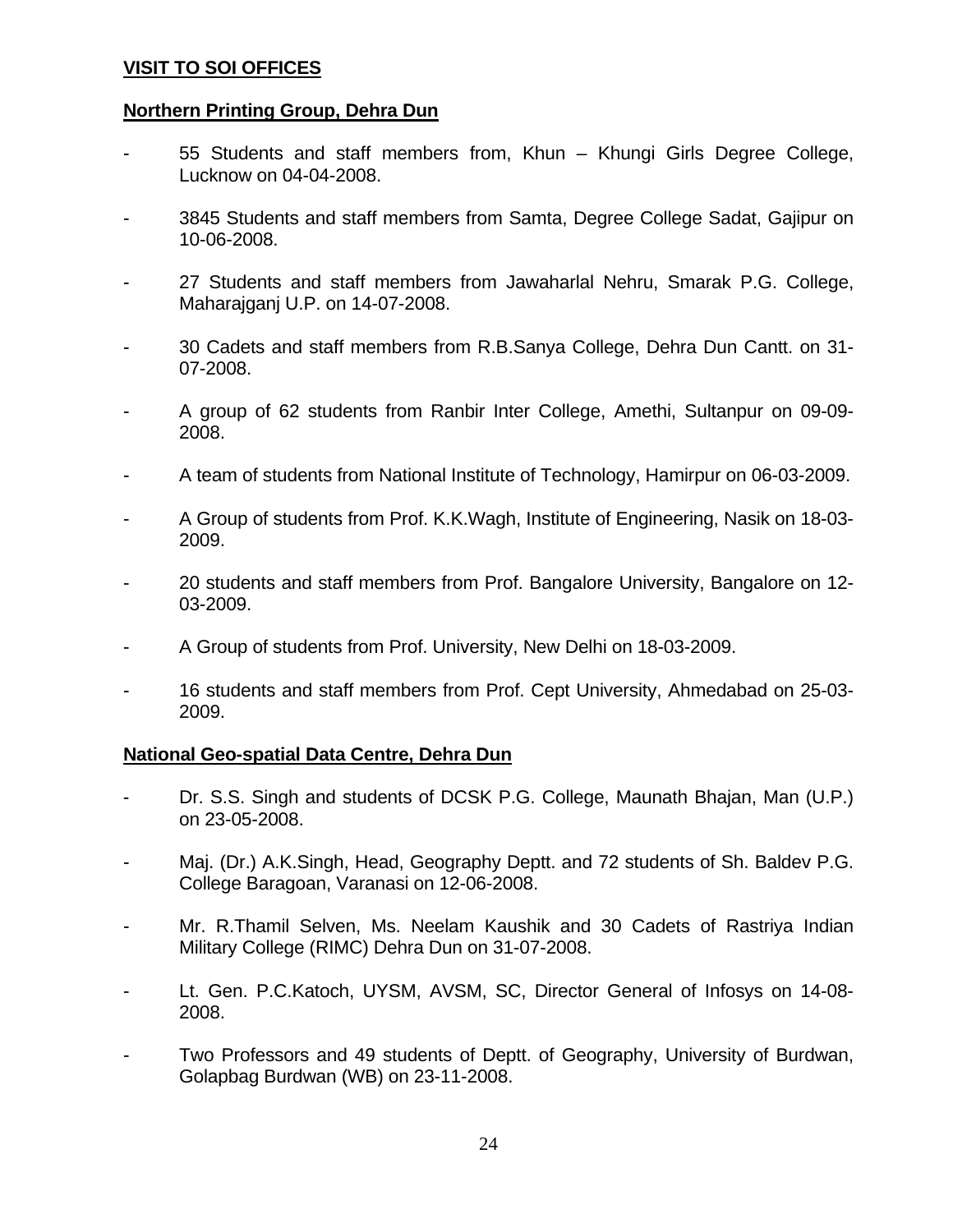# **CULTURAL AND EDUCATIONAL ACTIVITIES**

 To commemorate the birthday of Moulana Abdul Kalam Azad, a great freedom fighter and eminent educationist and the  $1<sup>st</sup>$  Union Minister of Education, National Education Day was celebrated at Indian Institute of Surveying &Mapping, Hyderabad on 11-11-2008. As a part of celebration, an essay writing completion was organized in the institute, in which officers and staff from Group 'A' to 'D' of this institute participated. The officers of this institute had also organized lectures on map appreciation in the school for student / staff.

## **NATIONAL SCIENCE DAY**

 National Science Day was celebrated in all the offices of Survey of India on 28- 02-2009 as a part of the Country wide celebration. Open days were organized on  $27<sup>th</sup>$  &  $28<sup>th</sup>$  February, 2009 and celebrated by displaying the exhibits and demonstration of various modern instruments related to Surveying and Mapping. The students and teachers from different schools & institutes and general public visited the exhibitions. The theme of the celebration was" Expanding Horizons of Science".

On this occasion a film was screened at Geodetic & Research Branch of Survey of India, Dehra Dun based on the life of surveyors, which gives the knowledge about the instruments, equipments and survey work carried out in various part of the country.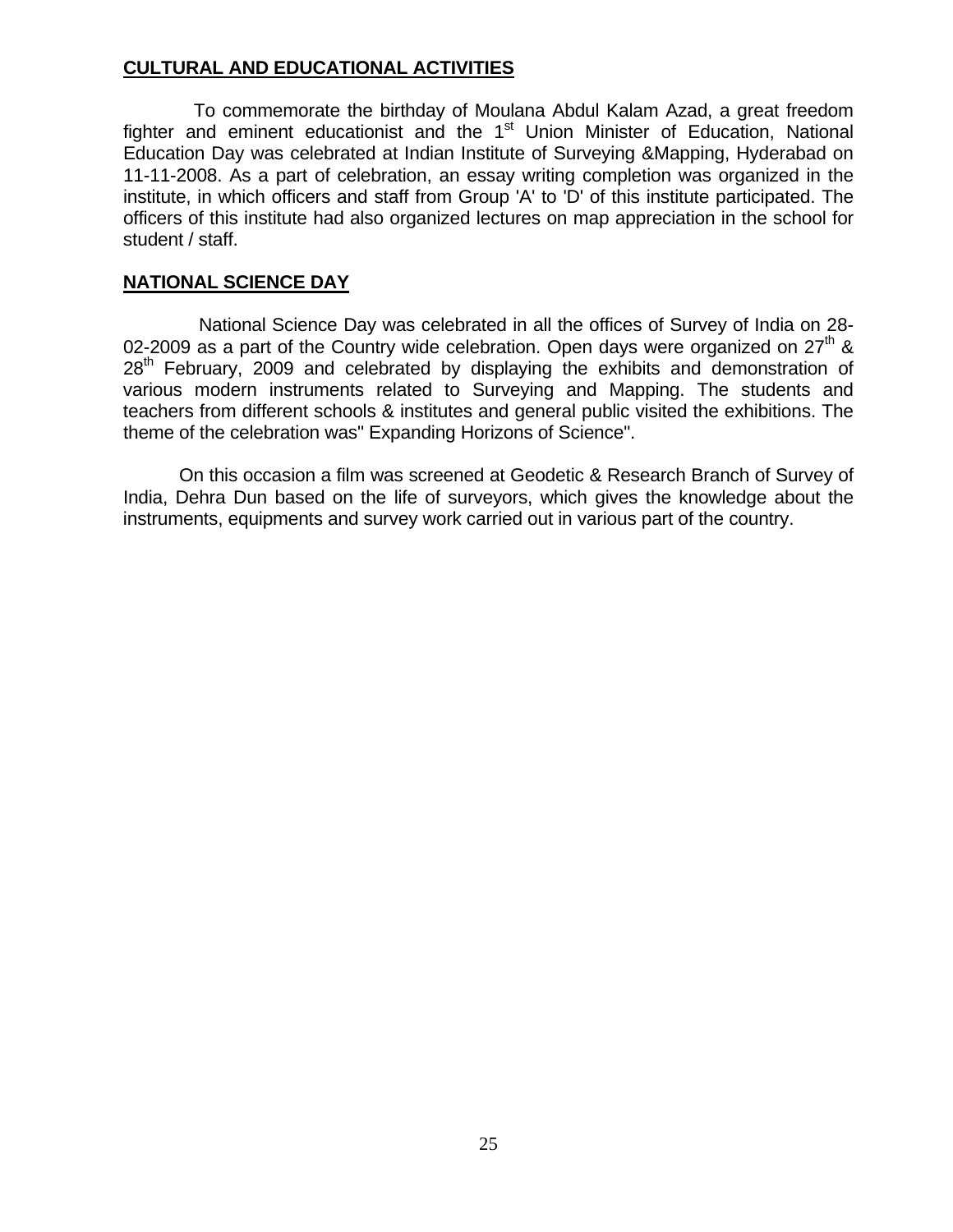# **DEVELOPMENT SURVEYS**

## **The following project surveys were continued/ carried out during the year 2007-2008. \_\_\_\_\_\_\_\_\_\_\_\_\_\_\_\_\_\_\_\_\_\_\_\_\_\_\_\_\_\_\_\_\_\_\_\_\_\_\_\_\_\_\_\_\_\_\_\_\_\_\_\_\_\_\_\_\_\_\_\_\_\_\_\_\_\_\_\_**

**\_\_\_\_\_\_\_\_\_\_\_\_\_\_\_\_\_\_\_\_\_\_\_\_\_\_\_\_\_\_\_\_\_\_\_\_\_\_\_\_\_\_\_\_\_\_\_\_\_\_\_\_\_\_\_\_\_\_\_\_\_\_\_\_\_\_\_\_\_** 

# **State Name of Project**

## **Arunachal Pradesh:**

Tawan Basin H.E. Project Large Scale Mapping of Ittanagar Project

## **Bhutan:**

Punatsangchhu HE Project Stage II

## **Gujarat:**

Kalpasar Project

## **Himachal Pradesh:**

Koldam HE Project Soan Flood Protection Project Renuka Dam HE Project Rampur HE Project Kasang HE Project Kuddu HE Project

#### **Karnataka:**

Nirmala Nagar Project

#### **Meghalaya:**

Tura & Barapani Airport Project NUIS Project – Tura

#### **Punjab:**

Ranjit Sagar Dam Project

#### **Uttar Pradesh:**

Rihand Dam Deformation Project Indrapuri Reservoir Project

#### **Uttarakhand:**

Koteshwar HE Project Lohari-Nag-Pala HE Project Jamrani Dam H.E. Project Tehri Dam HE Project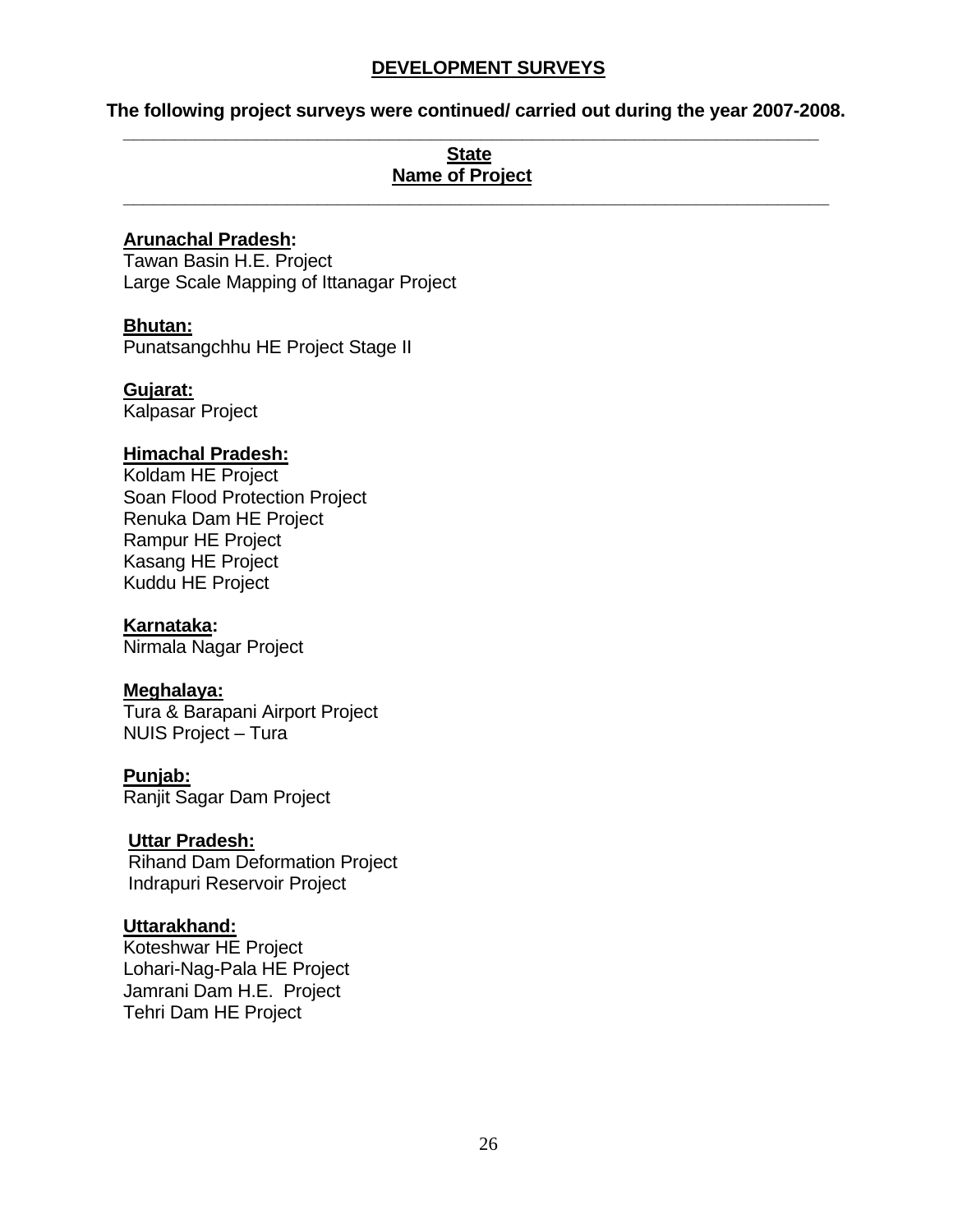#### **COURSES RUN AND OFFICERS TRAINED REGULAR/ SCHEDULED COURSES**

| SL.<br>NO.              | <b>COURSE</b><br>NO. | <b>NOMENCLATURE</b>                                | DEPTL.          | <b>EXTRA</b><br>DEPTL.   | <b>FOREIGN</b>           | <b>OTHERS</b>            | <b>TOTAL</b>    |
|-------------------------|----------------------|----------------------------------------------------|-----------------|--------------------------|--------------------------|--------------------------|-----------------|
| 1                       | 115.17               | Office Management                                  | 07              | $\blacksquare$           | $\blacksquare$           | $\mathbf{r}$             | 07              |
| $\overline{2}$          | 150.83 #             | Surveying Technician                               | 17              | $\blacksquare$           |                          |                          | 17              |
| $\overline{3}$          | 150.84 #             | Surveying Technician                               | 10              |                          |                          |                          | 10              |
| $\overline{\mathbf{4}}$ | 340.34               | Digitization of Cartographic<br>Documents          | 09              | $\sim$                   |                          |                          | 09              |
| 5                       | 340.35               | Digitization<br>of<br>Cartographic<br>Documents    | $\overline{21}$ | $\overline{\phantom{a}}$ | $\overline{\phantom{0}}$ |                          | $\overline{21}$ |
| $\,6$                   | 340.36               | of<br>Digitization<br>Cartographic<br>Documents    | $\overline{19}$ | $\blacksquare$           | $\overline{\phantom{a}}$ | $\blacksquare$           | $\overline{19}$ |
| $\overline{7}$          | 400.83#              | <b>Surveying Supervisor</b>                        | 06              | $\blacksquare$           | 02                       | $\blacksquare$           | 08              |
| $\overline{8}$          | 400.84(A) #          | <b>Surveying Supervisor</b>                        | 38              |                          |                          |                          | 38              |
| $\boldsymbol{9}$        | 400.84(B) #          | <b>Surveying Supervisor</b>                        | 23              | $\blacksquare$           | $\blacksquare$           | $\blacksquare$           | 23              |
| 10                      | 400.85 #             | <b>Surveying Supervisor</b>                        | $\overline{23}$ | $\blacksquare$           | $\overline{\phantom{0}}$ | $\blacksquare$           | $\overline{23}$ |
| 11                      | 400.86(A)            | <b>Surveying Supervisor</b>                        | 41              | $\blacksquare$           | 02                       | $\overline{\phantom{a}}$ | 43              |
| 12                      | 400.86(B)            | <b>Surveying Supervisor</b>                        | 42              | 01                       | $\blacksquare$           | $\blacksquare$           | 43              |
| 13                      | 400.87               | <b>Surveying Supervisor</b>                        | 11              | $\blacksquare$           | $\blacksquare$           | $\blacksquare$           | 11              |
| 14                      | 400.88               | <b>Surveying Supervisor</b>                        | 29              | $\blacksquare$           | ÷,                       | $\overline{\phantom{a}}$ | 29              |
| 15                      | 400.89               | <b>Surveying Supervisor</b>                        | 03              | $\blacksquare$           | $\overline{\phantom{0}}$ | $\overline{\phantom{a}}$ | 03              |
| 16                      | 415.01               | Use of Total Station in<br><b>Cadastral Survey</b> |                 | 18                       | $\overline{\phantom{0}}$ |                          | 18              |
| 17                      | 440.14               | <b>GIS Applications</b>                            | 13              | 01                       | $\blacksquare$           | 01                       | 15              |
| 18                      | 445.89               | Photogram metric Operator                          | 04              |                          | ۰                        |                          | 04              |
| 19                      | 480.18#              | Digital Photogrammetry &<br><b>Remote Sensing</b>  | 02              | 02                       | ۰                        | 04                       | 08              |
| 20                      | 480.19               | Digital Photogrammetry &<br><b>Remote Sensing</b>  | 05              | 09                       | $\blacksquare$           | 01                       | 15              |
| 21                      | 480.20               | Digital Photogrammetry &<br><b>Remote Sensing</b>  | 08              | $\blacksquare$           | $\blacksquare$           | 07                       | 15              |
| 22                      | 480.21               | Digital Photogrammetry &<br><b>Remote Sensing</b>  | 18              | $\blacksquare$           | ۰                        | 02                       | 20              |
| 23                      | 495.18               | <b>Fundamentals of Survey</b><br>Engineering       | 15              | $\overline{\phantom{a}}$ | -                        | ٠                        | 15              |
| 24                      | 560.67#              | <b>Surveying Engineer</b>                          | $\blacksquare$  |                          | 10                       |                          | 10              |
| 25                      | 560.68#              | <b>Surveying Engineer</b>                          | $\blacksquare$  | $\blacksquare$           | 09                       |                          | 09              |
| 26                      | 560.69               | Surveying Engineer                                 | 03              |                          | 06                       | 01                       | 10 <sup>1</sup> |
| 27                      | 585.03               | Map updation using Mobile<br><b>Mapping System</b> | 19              |                          |                          |                          | 19              |
| 28                      | 690.14               | Control & Detail Survey by<br>GPS & total station  | 02              | 07                       |                          | 04                       | $\overline{13}$ |
| 29                      | 690.15               | Control & Detail Survey by<br>GPS & total station  | 03              | 06                       | ٠                        | 02                       | 11              |
| 30                      | 700.19               | <b>Advanced Geodesy</b>                            | 03              | $\blacksquare$           | $\overline{\phantom{0}}$ | $\blacksquare$           | 03              |
| 31                      | 710.27               | Advanced Photogrammetry &<br><b>Remote Sensing</b> | 07              |                          |                          |                          | 07              |
| 32                      | 740.06               | Advanced Course on GIS                             | 10              | 10                       | $\blacksquare$           | 07                       | 27              |
| 33                      | 770.01#              | <b>Advanced Geomatics</b>                          | 04              | $\blacksquare$           | $\blacksquare$           | $\overline{\phantom{a}}$ | 04              |
| 34                      | 770.02               | <b>Advanced Geomatics</b>                          | 03              | $\blacksquare$           | $\blacksquare$           | $\blacksquare$           | 03              |
|                         |                      | <b>TOTAL</b>                                       | 414             | 54                       | 29                       | 33                       | 530             |

\*Courses continuing from previous year.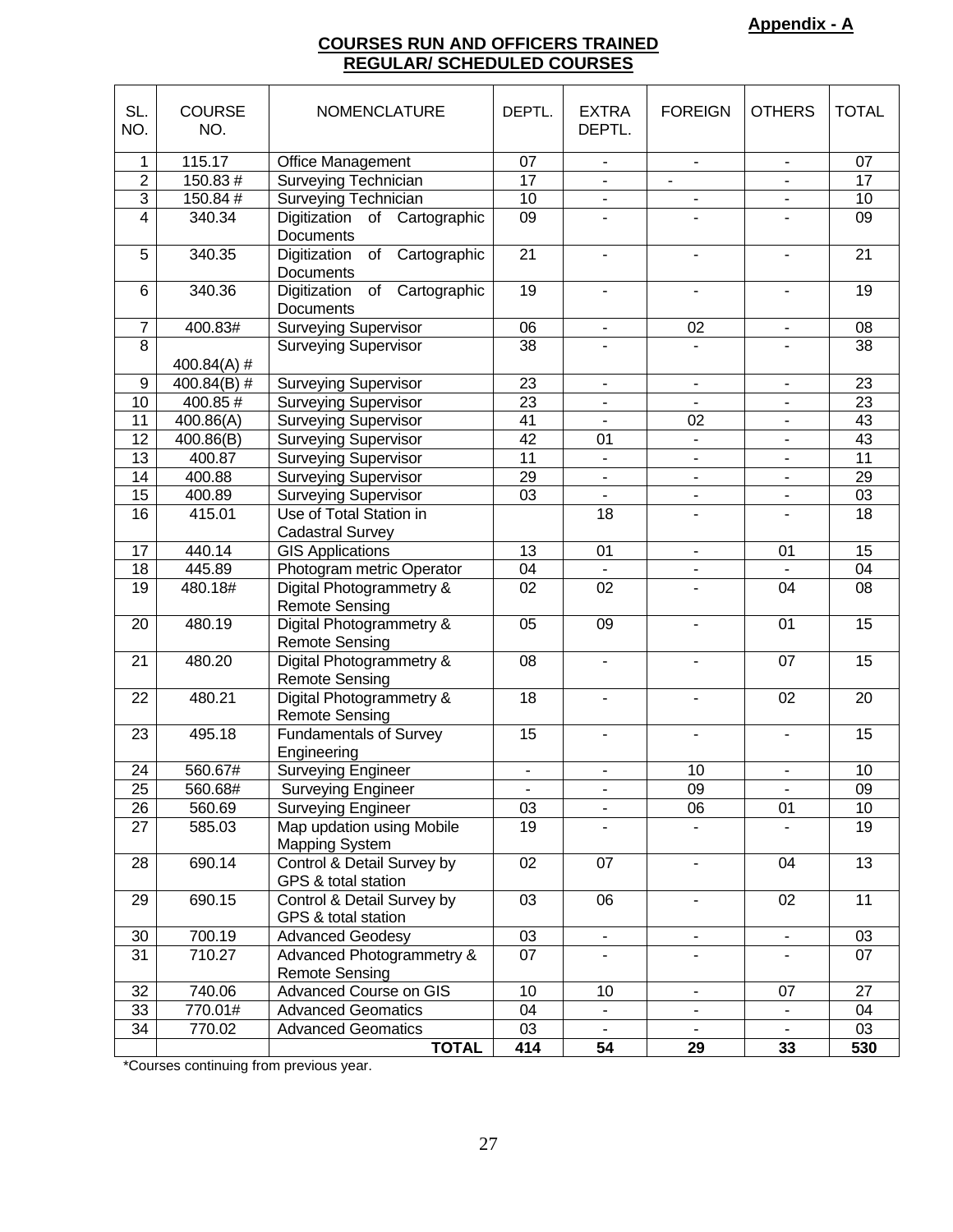# **SPECIAL COURSES FOR SPECIFIC USERS**

| SL.<br>NO.   | <b>COURSE</b><br>NO. | <b>NOMENCLATURE</b>                                                                                   | DEPTL.         | <b>EXTRA</b><br>DEPTL. | <b>FOREIGN</b>           | <b>OTHERS</b>  | <b>TOTAL</b> |
|--------------|----------------------|-------------------------------------------------------------------------------------------------------|----------------|------------------------|--------------------------|----------------|--------------|
| $\mathbf{1}$ | Spl.                 | Special course on GIS for Indian<br>Meteorological Staff                                              | $\overline{a}$ | 03                     | $\overline{a}$           | $\sim$         | 03           |
| 2            | Spl.#                | Special course in Cadastral Survey for<br>Mizoram Staff                                               |                | 24                     |                          |                | 24           |
| 3            | Spl.#                | Capacity Building Programme for<br>Working Level Officers of TCPO                                     | $\blacksquare$ | 36                     | $\blacksquare$           | $\blacksquare$ | 36           |
| 4            | Spl.                 | Vocational Practical training for<br>Engineering student                                              |                | $\blacksquare$         |                          | 27             | 27           |
| 5            | Spl.                 | Practical Use of photogrammetry in<br>preparation of Cadastral Maps                                   | $\mathbf{r}$   | 14                     | $\blacksquare$           |                | 14           |
| 6            | Spl.                 | Mobile Mapping and Use of Total<br>Station For NATMO Officials                                        | $\blacksquare$ | 06                     | $\blacksquare$           | $\blacksquare$ | 06           |
| 7            | Spl.                 | Latest Survey Techniques for Power<br><b>Grid Officials</b>                                           | $\blacksquare$ | 15                     | $\blacksquare$           | $\blacksquare$ | 15           |
| 8            | Spl.                 | Special Course for Kerala Staff on<br>Cadastral Surveying $-1^{st}$ Batch                             |                | 30                     |                          |                | 30           |
| 9            | Spl.                 | Special Course for Kerala Staff on<br>Cadastral Surveying $-2^{nd}$ Batch                             |                | 30                     |                          |                | 30           |
| 10           | Spl.                 | Special Course for Kerala Staff on<br>Cadastral Surveying - 3 <sup>rd</sup> Batch                     | $\blacksquare$ | 30                     | $\blacksquare$           |                | 30           |
| 11           |                      | Refresher Training Programme for the                                                                  | $\blacksquare$ | 16                     | $\blacksquare$           | $\sim$         | 16           |
| 12           | Spl.<br>Spl.         | Staff of Singareni Collieries<br>Training in Cadastral Survey to                                      |                | 19                     |                          |                | 19           |
|              |                      | Executive Officers to State of<br>Government                                                          |                |                        |                          |                |              |
| 13           | Spl.                 | Advanced Investigation Techniques in<br>Surveying & Mapping for I&CAD<br>Department of Andhra Pradesh |                | 30                     | $\blacksquare$           |                | 30           |
| 14           | Spl.                 | Advanced Investigation Techniques in<br>Surveying & Mapping for I&CAD<br>Department of Andhra Pradesh |                | 30                     |                          |                | 30           |
| 15           | Spl.                 | Special Course on Surveying for<br><b>Trainees of Sikkim Government</b>                               |                | 07                     |                          |                | 07           |
| 16           | Spl.                 | Special Course on Geo-referencing &<br>Vectorisation for trainees of Kerala<br>Government             | ÷              | 30                     | $\overline{\phantom{a}}$ |                | 30           |
| 17           | Spl.                 | Tailor made Course on Cadastral<br>Survey for Official of Orissa<br>Government                        |                | 17                     |                          |                | 17           |
| 18           | Spl.                 | Training on Land Information System<br>(NLRMP)                                                        | $\sim$         | 13                     | $\overline{\phantom{a}}$ | $\sim$         | 13           |
| 19           | Spl.                 | Training on Land Information System<br>(NLRMP)                                                        |                | 18                     |                          |                | 18           |
| 20           | Spl.                 | Training on GPS & Total Station for<br>trainees of Kerala Government (IV <sup>th</sup><br>Batch)      | $\blacksquare$ | 30                     | $\blacksquare$           | $\blacksquare$ | 30           |
|              |                      | <b>TOTAL</b>                                                                                          | $\blacksquare$ | 398                    | $\blacksquare$           | 27             | 425          |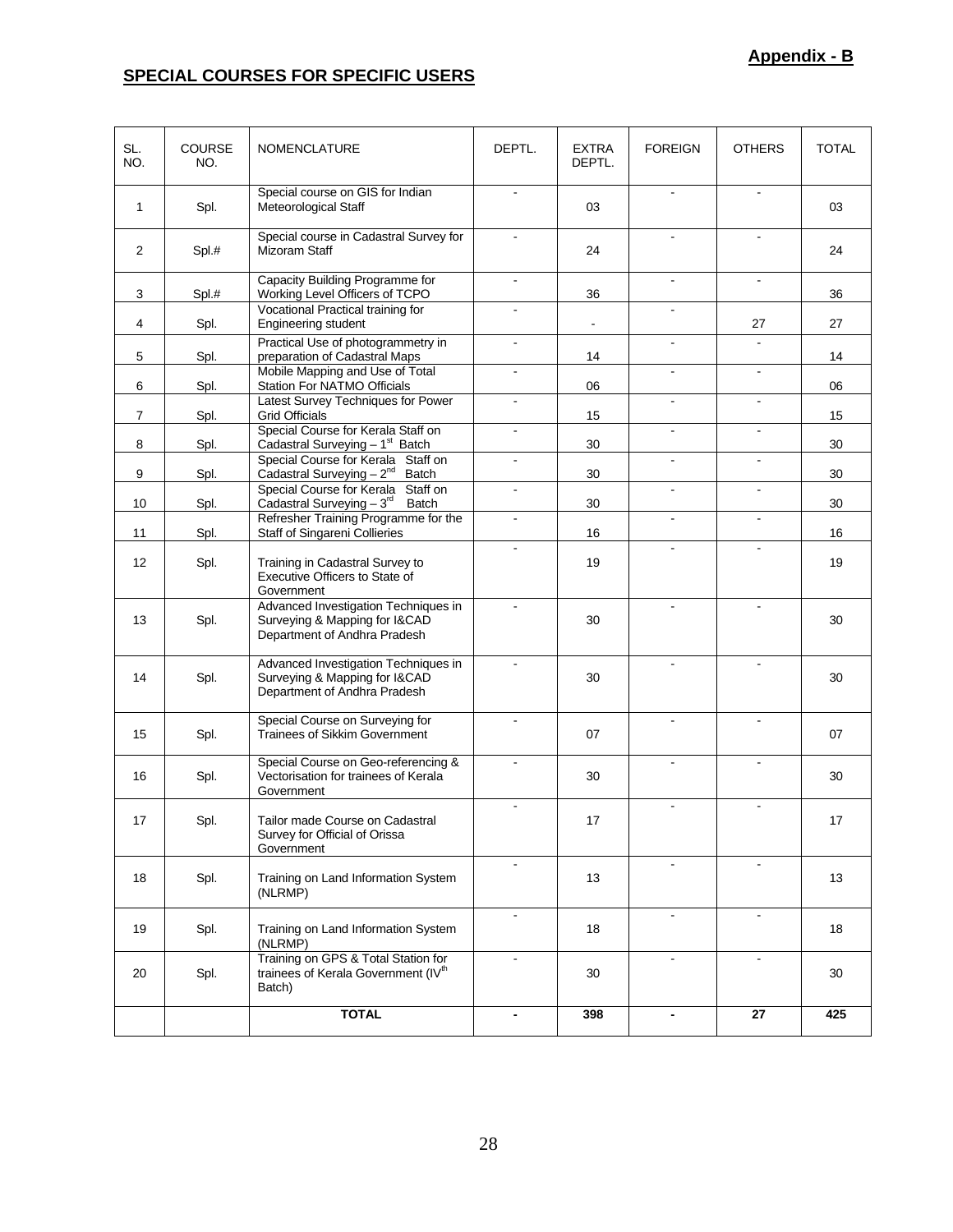**Appendix - D**

# **SHORT TERM AWARENESS COURSES**

| SL.<br>NO.     | <b>COURSE</b><br>NO. | <b>NOMENCLATURE</b>                                                   | DEPTL. | <b>EXTRA</b><br>DEPTL. | <b>FOREIGN</b> | <b>OTHERS</b> | <b>TOTAL</b> |
|----------------|----------------------|-----------------------------------------------------------------------|--------|------------------------|----------------|---------------|--------------|
|                |                      | Seminar on GIS and other Modern<br>Trends in Mapping                  | 05     | 30                     |                |               | 35           |
| $\mathfrak{p}$ |                      | <b>GPS</b><br>Total<br>&<br>station<br>concept &<br>Application       |        | 35                     |                |               | 35           |
| 3              |                      | Datum Co-ordinates & Map Projection-<br>Concept for Advanced Map user |        | 23                     |                |               | 23           |
| 4              |                      | Photogrammetry & Remote Sensing<br>an over view for policy maker      |        | 23                     |                |               | 23           |
| 5              |                      | Modern Survey Instruments &<br><b>Techniques</b>                      |        | 14                     |                |               | 14           |
|                |                      | <b>TOTAL</b>                                                          | 05     | 125                    |                |               | 130          |

## **ACADEMIC COURSES**

| SL.<br>NO. | <b>COURSE</b><br>NO. | <b>NOMENCLATURE</b>                   | DEPTL. | <b>EXTRA</b><br>DEPTL. | <b>FOREIGN</b> | <b>OTHERS</b> | <b>TOTAL</b>    |
|------------|----------------------|---------------------------------------|--------|------------------------|----------------|---------------|-----------------|
| 01.        | Academic             | M.Tech (Geomatics) -<br>$2006 - 08 #$ |        | 01                     |                | 10            | 11              |
| 02.        | Academic             | M.Tech (Geomatics) -<br>$2007 - 09$ # |        |                        |                | 12            | 12 <sup>°</sup> |
| 03.        | Academic             | M.Tech (Geomatics) -<br>$2008 - 10#$  |        |                        |                | 12            | 12 <sup>2</sup> |
|            |                      | TOTAL                                 |        | 01                     |                | 34            | 35              |

\*Courses continuing from previous year.

# **USE OF HINDI IN OFFICIAL WORK**

In accordance with the Official Languages Rules, 1976, 15 Geo-Spatial Data Centres/ Directorates/ Printing groups including Headquarter of Survey of India are located in Region 'A' while 5 Geo-Spatial Data Centre in Region 'B' and 14 Geo-Spatial Data Centres/ Training Institutes/ Printing groups are in Region 'C'. The position regarding the use of Hindi in the Department for the year 2008-2009 remained as under:-

#### **Correspondence**

During the year 2008-2009 intensive measures were taken for transacting the official work of the Union in Hindi by the various offices of the department. 5,766 documents were issued bilingually under section 3(3) of the Official Languages Act, 1963. Letters received in Hindi were replied to in Hindi. Region wise position regarding correspondence in Hindi remained as under:-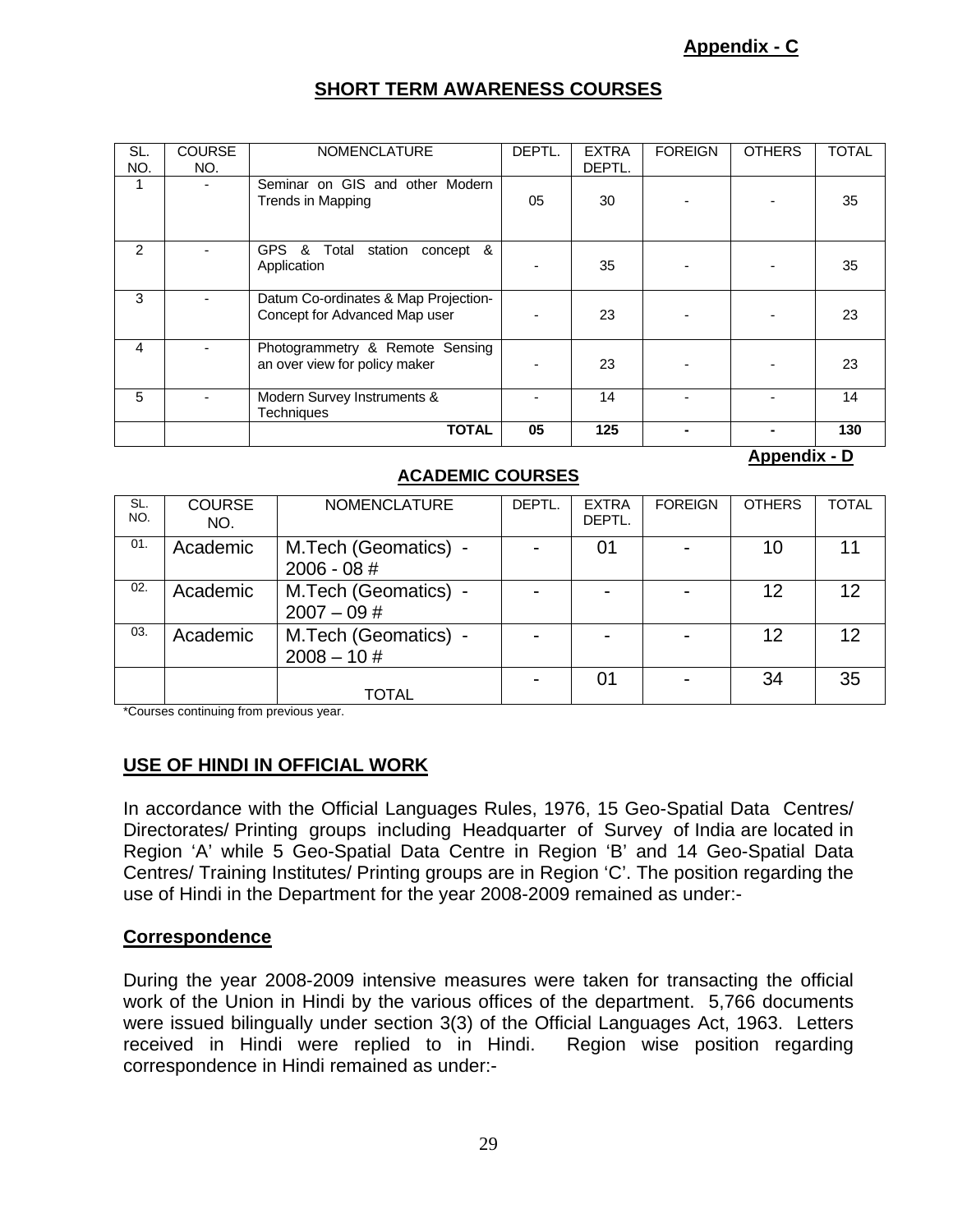| 1) Correspondence in Hindi by the offices located in Region 'A' |          |
|-----------------------------------------------------------------|----------|
| - With 'A' and 'B' Region                                       | $-78.2%$ |
| - With 'C' Region                                               | $-67.4%$ |
| 2) Correspondence in Hindi by the offices located in Region 'B' |          |
| - With 'A' and 'B' Region                                       | $-71.4%$ |
| - With 'C' Region                                               | $-64.4%$ |
| 3) Correspondence in Hindi by the offices located in Region 'C' |          |
| - With 'A', 'B' and 'C' Region                                  | $-26.1%$ |

# **Training**

During the period under report 32 officers/employees passed Hindi Prabodh, Praveen and Pragya examination and 07 LDC's passed Hindi Typing examination, under Hindi Teaching Scheme.

#### **Hindi workshop**

With a view to acquaint with the Official Language orders/rules and the target laid down in the Annual Programme Hindi workshops were organized in Surveyor General's Office, Dehra Dun, Central Zone, Jabalpur and Digital Mapping Centre, Dehra Dun. 77 officers/employees received training in these workshops. Hindi workshops were organized in Kerala & Lakshdweep, GDC, Thiruvanthpuram located in Region 'C' on 12- 08-2008 to 14-08-2008. In this workshop Sh. Doom Singh, Assistant Director (Official Language) Surveyor General's Office, Dehra Dun, delivered a lecture on the policy of official language of the union Sh. Nand Kumar Tiwari, Assistant, Surveyor General's Office presented the paper on "MANSIK TANAV & YOGA" on 11-11-2008 in defence Research & Development Establishment, Dehra Dun for all India scientist and technical Hindi seminar.

#### **Incentive Scheme**

During the year 2008-2009 incentive schemes for noting and drafting for doing official work in Hindi, Hindi typing and Hindi stenography remained continued. Till now 64 employees of the Department have been awarded under the incentive scheme for noting and drafting in Hindi.

#### **Hindi Day / Fortnight / Function**

During the year Hindi day/Hindi fortnight/Hindi functions were organized in the month of September in various offices of the department. To encourage the use of Hindi various competitions pertaining to Hindi were organized on this occasion and the winners were awarded. Chal Vaijanti running shield was given to the L.A.P section for during maximum work in Hindi in Surveyor General's Office, Dehra Dun. On the occasion of Prize distribution ceremony Hindi quiz competition was also organized besides recitation of poems in Hindi.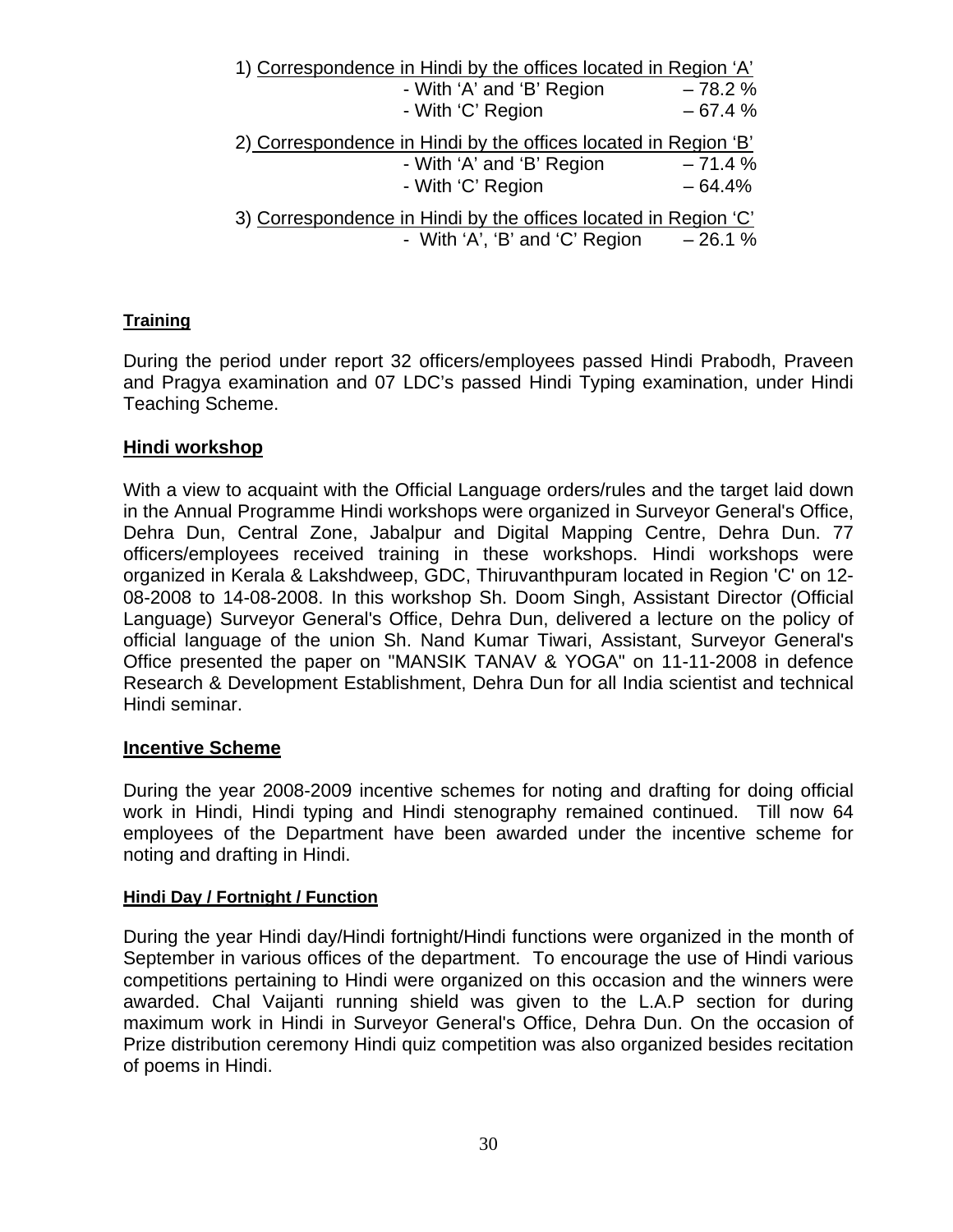# **Publication of in-house Magazine in Hindi**

The following offices published in-house magazines in Hindi during the period under report:-

|    | 1. Surveyor General's Office, Dehra Dun | सर्वेक्षण दर्पण |
|----|-----------------------------------------|-----------------|
| 2. | Business & Publicity, Dehra Dun         | दृश्यांतर       |
| 3. | Uttarankhand GDC, Dehra Dun             | प्रयास          |
|    | 4. Andhra Pradesh GDC, Hyderabad        | कलाकल           |
| 5. | Punjab and Chandigarh GDC, Chandigarh   | जागृति          |
| 6. | Survey Training Institute, Hyderabad    | प्रतिबिम्ब      |
| 7. | Geographical Information System &       |                 |
|    | Remote Sensing Directorate, Hyderabad   | पुष्पांजली      |
|    | 8. Southern Printing Group, Hyderabad   | प्रेरणा         |
|    | 9. Himachal Pradesh GDC, Chandigarh     | हिमशिखर         |
|    | 10. Haryana GDC, Chandigarh             | दिव्य ज्योति    |
|    | 11. Western Printing Group, Delhi       | मद्रण दीपिका    |
|    | 12. Jharkhand GDC, Ranchi               | भव्याक्त        |

# **Meetings**

During the year 2008-2009 quarterly meetings of the Official Language Implementation Committee were held in almost all the Geo-Spatial Data Centres / Directorates etc. of the Department located in Region 'A', 'B' and 'C'. In these meetings discussions were held to achieve the targets given in the Annual Programme issued by the Govt. of India for transacting the Official work of the union in Hindi.

Town Official Language Implementation Committee, Dehra Dun awarded a shield and letter of appreciation to Surveyor General's Office, Dehra Dun for achieving second position, for the implementation of Official Language Policy during the year 2008-2009.

# **Inspection**

During this period Sh. Doom Singh, Asstt. Director (O.L.) Surveyor General's Office, Dehra Dun was carried out the inspection regarding the use of Hindi in Kerala & Lakshdweep GDC located in Region 'C' Thiruvanthpuram on 13-08-2008 &14-08-2008.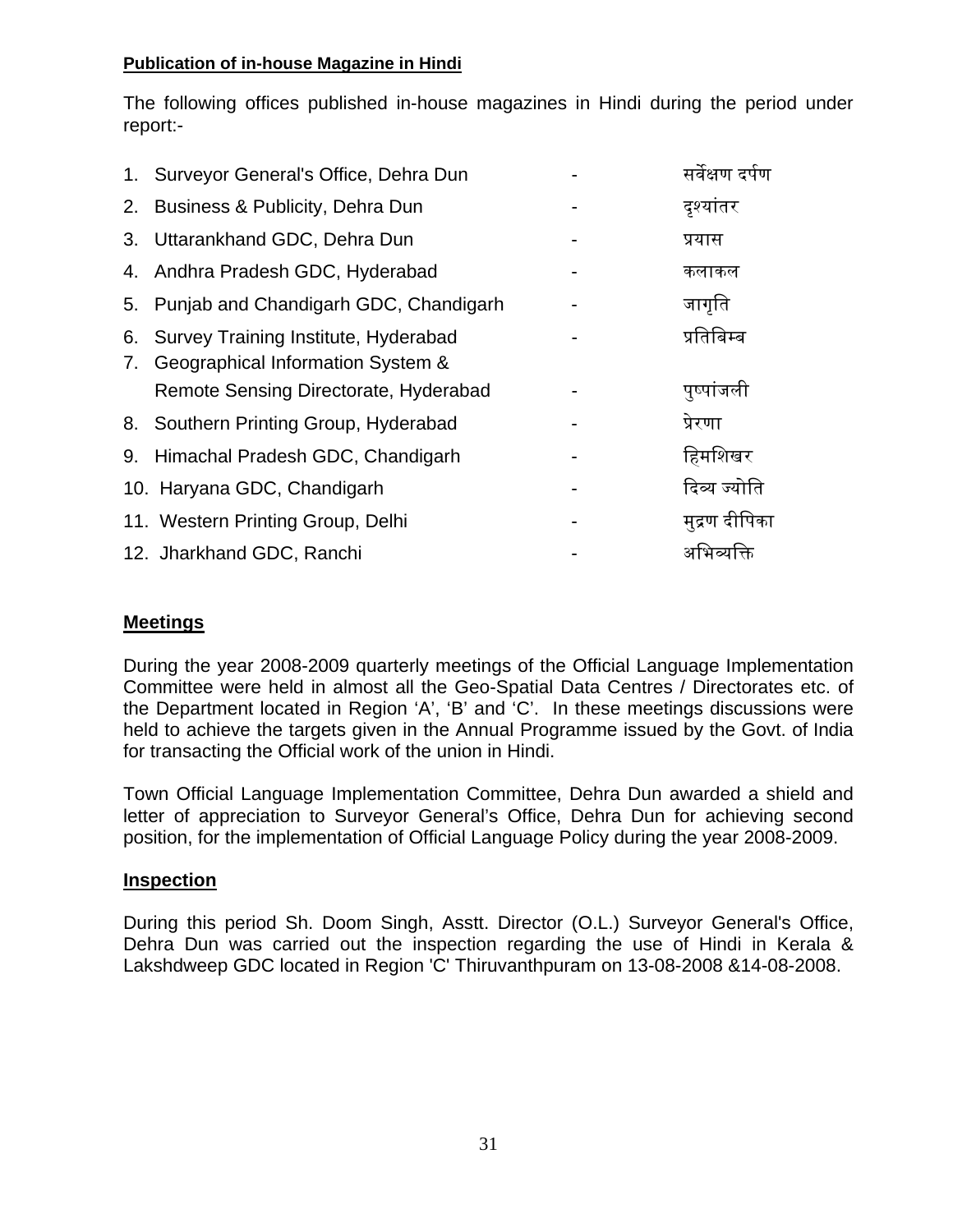## **SCs, STs, OBCs & Persons with disabilities**

#### **ANNUAL STATEMENT SHOWING THE REPRESENTATION OF SC's, ST's AND OBC's IN VARIOUS GROUP 'A' SERVICE AS ON 01-01-2009 AND NUMBER OF APPOINTMENTS MADE IN THE SERVICE IN VARIOUS GRADE IN THE PRECEDING CALENDAR YEAR- 2008**

#### **SERVICE: MINISTRY/DEPARTMENT /ATTACHED /SUBORDINATE OFFICE: - SURVEY OF INDIA**

| Groups                             |                                            | Representation of  |            |             |                              |                          |            |                          |       |              |            | Number of appointments made during the calendar year 2008 |                       |            |
|------------------------------------|--------------------------------------------|--------------------|------------|-------------|------------------------------|--------------------------|------------|--------------------------|-------|--------------|------------|-----------------------------------------------------------|-----------------------|------------|
|                                    |                                            | SCs/STs/OBCs       |            |             | <b>By Direct Recruitment</b> |                          |            |                          |       | By Promotion |            | BY                                                        |                       |            |
|                                    |                                            | (As on 01-01-2009) |            |             |                              |                          |            |                          |       |              |            |                                                           | Deputation/Absorption |            |
|                                    | <b>Total Number of</b><br><b>Employees</b> | <b>SCs</b>         | <b>STs</b> | <b>OBCs</b> | Total                        | <b>SCs</b>               | <b>STs</b> | <b>OBCs</b>              | Total | <b>SCs</b>   | <b>STs</b> | Total                                                     | <b>SCs</b>            | <b>STs</b> |
|                                    |                                            | 6                  |            | 8           | 9                            | 10                       | 11         | 12                       | 13    | 14           | 15         |                                                           |                       |            |
| Group A                            | 208                                        | 21                 | 12         | 7           |                              | ٠                        |            |                          |       |              |            |                                                           | ۰                     |            |
| Group B                            | 559                                        | 86                 | 63         | 10          | $\overline{\phantom{a}}$     | -                        | ٠          | $\overline{\phantom{0}}$ | 19    | $9*$         | $2^*$      |                                                           | ۰                     | ۰          |
| Group C                            | 3.741                                      | 684                | 259        | 189         | 133                          | 21                       | 8          | 40                       | 120   | $35*$        | $13*$      |                                                           | ۰                     |            |
| Group D<br>(Excluding<br>Sweepers) | 3,033                                      | 808                | 120        | 72          |                              | $\overline{\phantom{a}}$ | ٠          |                          |       |              |            |                                                           | ۰                     |            |
| Group D<br>(Sweepers)              | 124<br>120<br>$\overline{2}$<br>۰          |                    |            |             |                              | ٠                        |            |                          |       |              |            |                                                           |                       |            |
| Total                              | 7665                                       | 1719               | 456        | 278         | 133                          | 21                       | 8          | 40                       | 139   | 44           | 15         |                                                           | ۰                     |            |

**NOTE:** If scales of pay in any service are different, applicable scales in the service may be indicated in column 1.

#### **SC/ST/OBC REPORT-II**

#### **ANNUAL STATEMENT SHOWING THE REPRESENTATION OF SC's, ST's AND OBC's AS ON 01-01- 2009 AND NUMBER OF APPOINTMENTS MADE DURING PRECEDING CALENDAR YEAR -2008 SERVICE: MINISTRY/DEPARTMENT /ATTACHED /SUBORDINATE OFFICE: - SURVEY OF INDIA**

| Groups      | Representation of                                           |                          |   | Number of appointments made during the calendar year 2008 |                          |                          |                          |                          |                          |                          |                          |                          |                          |                          |
|-------------|-------------------------------------------------------------|--------------------------|---|-----------------------------------------------------------|--------------------------|--------------------------|--------------------------|--------------------------|--------------------------|--------------------------|--------------------------|--------------------------|--------------------------|--------------------------|
|             |                                                             | SCs/STs/OBCs             |   |                                                           | By Direct Recruitment    |                          |                          |                          |                          | By Promotion             |                          | BY                       |                          |                          |
|             |                                                             | (As on 01-01-2009)       |   |                                                           |                          |                          |                          |                          |                          |                          | Deputation/Absorption    |                          |                          |                          |
|             | <b>SCs</b><br><b>ST<sub>s</sub></b><br><b>OBCs</b><br>Total |                          |   |                                                           | Total                    | <b>SCs</b>               | <b>ST<sub>s</sub></b>    | <b>OBCs</b>              | Total                    | <b>SCs</b>               | <b>STs</b>               | Total                    | <b>SCs</b>               | <b>STs</b>               |
|             | Number of                                                   |                          |   |                                                           |                          |                          |                          |                          |                          |                          |                          |                          |                          |                          |
|             | <b>Employees</b>                                            |                          |   |                                                           |                          |                          |                          |                          |                          |                          |                          |                          |                          |                          |
|             | 3<br>5<br>4                                                 |                          |   |                                                           |                          | –                        | 8                        | 9                        | 10                       | 11                       | 12                       | 13                       | 14                       | 15                       |
| 8000-13500  | 12<br>$\overline{2}$<br>٠<br>-                              |                          |   | $\overline{\phantom{0}}$                                  |                          |                          | -                        |                          | $\overline{\phantom{0}}$ |                          | $\overline{\phantom{a}}$ | $\overline{\phantom{0}}$ | $\overline{\phantom{0}}$ |                          |
| 10000-15200 | 90                                                          | 5                        | 2 | 2                                                         | $\overline{\phantom{0}}$ | $\overline{\phantom{0}}$ | -                        |                          |                          | -                        | -                        | $\overline{\phantom{0}}$ | $\overline{\phantom{0}}$ |                          |
| 12000-16500 | 5                                                           | $\overline{\phantom{0}}$ |   |                                                           | $\overline{\phantom{0}}$ |                          | -                        |                          |                          | $\overline{\phantom{0}}$ | -                        | $\overline{\phantom{0}}$ | $\overline{\phantom{0}}$ |                          |
| 14300-18300 | 27                                                          | 8                        | 3 | -                                                         | $\overline{\phantom{0}}$ | -                        | $\overline{\phantom{0}}$ |                          |                          | -                        | -                        | $\overline{\phantom{0}}$ | $\overline{\phantom{0}}$ | -                        |
| 16400-20000 | 5                                                           | $\overline{\phantom{0}}$ | - |                                                           | -                        | $\overline{\phantom{0}}$ | -                        | $\overline{\phantom{0}}$ |                          |                          | -                        | $\overline{\phantom{a}}$ | $\overline{\phantom{0}}$ | $\overline{\phantom{0}}$ |
| 18400-22400 | 15                                                          | $\overline{\phantom{0}}$ | - |                                                           |                          |                          | $\overline{\phantom{0}}$ |                          | 2                        | $\overline{\phantom{0}}$ |                          | $\overline{\phantom{0}}$ | $\overline{\phantom{0}}$ |                          |
| 22400-24500 |                                                             |                          |   |                                                           |                          |                          |                          |                          |                          |                          |                          |                          |                          |                          |
| & above     |                                                             |                          |   |                                                           |                          |                          |                          |                          |                          |                          |                          |                          |                          |                          |
| Total       | 155                                                         | 14                       |   | 2                                                         | ŋ                        | 0                        | O                        | Λ                        | 4                        | 0                        |                          | O                        | 0                        | $\bf{0}$                 |

\* No Other SC/ST candidates are available even in the extended zone of consideration.